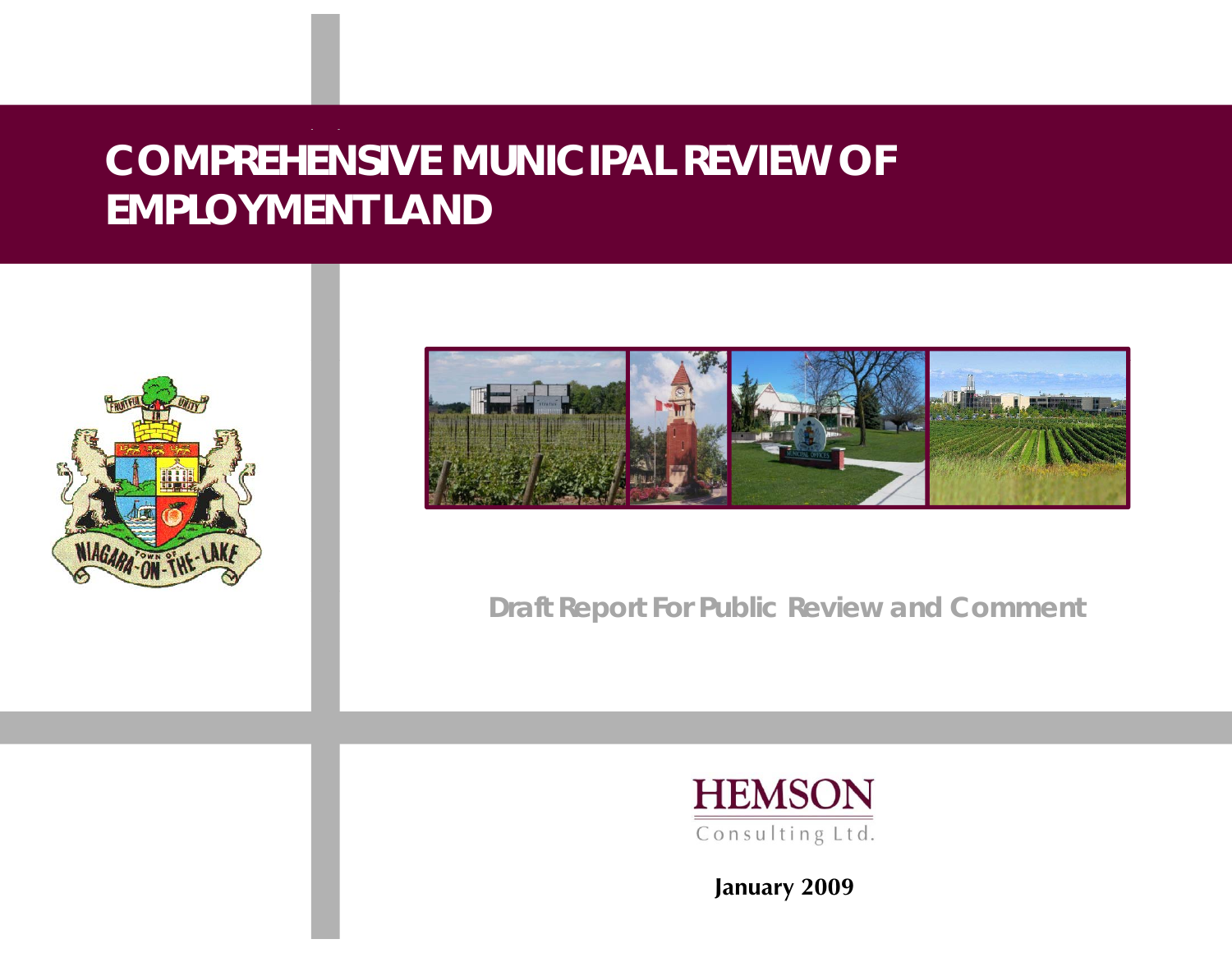### **EXECUTIVE SUMMARY**

This report presents the results of a comprehensive review of employment land for the Town of Niagara-on-the-Lake and recommended policy directions to be considered as part of the Town's official plan and conformity with the 2006 Provincial *Growth Plan for the Greater Golden Horseshoe* (the *Growth Plan*). The key findings are as follows:

- • Employment in the Town of Niagara-on-the-Lake is forecast to grow modestly over the planning period to 2031. Under the range of forecasts prepared for this assignment, employment is forecast to grow by between 1,200 and 3,750 jobs from 2006 to 2031.
- • Tourism and agriculture are anticipated to remain key growth sectors, consistent with the Town's past economic performance and Provincial and Regional policy interests in promoting strong rural communities, agriculture and tourism.
- • Within this context, Niagara-on-the-Lake will need to accommodate a maximum of approximately 1,100 employment land jobs to 2031. Consistent with the existing pattern of development, most of these jobs are expected to be accommodated within the Town's designated business parks.
- • An ample supply of employment land is designated to accommodate this demand, likely beyond the 2031 <sup>p</sup>lanning horizon. This conclusion is consistent with the Region's growth management work and the views of the local development community.
- • Notwithstanding that Niagara-on-the-Lake may have a surplus of employment land, in our view the majority should be retained in its current designation. Most of the supply is well-suited as employment land and the Town has practically no other options to provide additional employment land designations.
- • The only part of the Town's inventory where some change may be considered is the employment land in the Village of St.Davids, which faces a number of challenges to development. A wider range of use may be appropriate for this location.
- • Further study, however, is required to identify the preferred land use designations. Key issues to be addressed include the viability of continued agriculturalrelated use, the role of St.Davids in the Regional tourism and wine industry and the development of "complete communities", as set out in the *Growth Plan.*

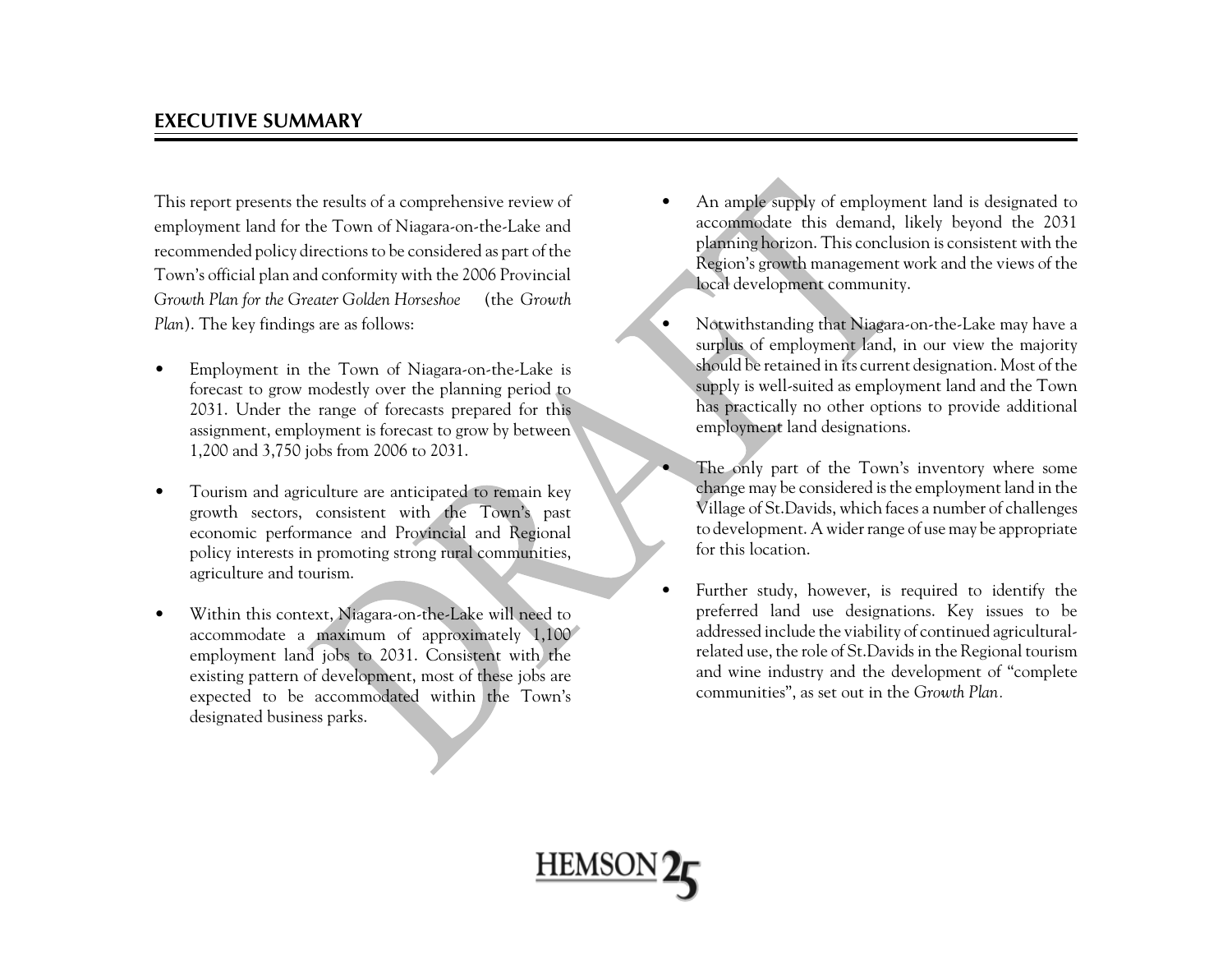### **TABLE OF CONTENTS**

|               | А.<br>B.<br>C.             |                                                                                             |
|---------------|----------------------------|---------------------------------------------------------------------------------------------|
| H             |                            | EMPLOYMENT IN THE TOWN OF NIAGARA-ON-THE-LAKE IS FORECAST TO GROW MODESTLY                  |
|               | А.<br>Β.<br>C.             | A Range of Forecasts Has Been Considered for Niagara-on-the-lake<br>2                       |
| Ш             |                            | AN AMPLE SUPPLY OF EMPLOYMENT LAND IS CURRENTLY DESIGNATED TO ACCOMMODATE FUTURE DEMAND  16 |
|               | A.<br>Β.<br>C.             |                                                                                             |
| $\mathbf{IV}$ |                            | A LIMITED AMOUNT OF CHANGE MAY BE APPROPRIATE TO ACHIEVE OTHER PLANNING OBJECTIVES  24      |
|               | A.<br>Β.<br>$\mathsf{C}$ . |                                                                                             |
|               |                            |                                                                                             |

 $\Delta$ 

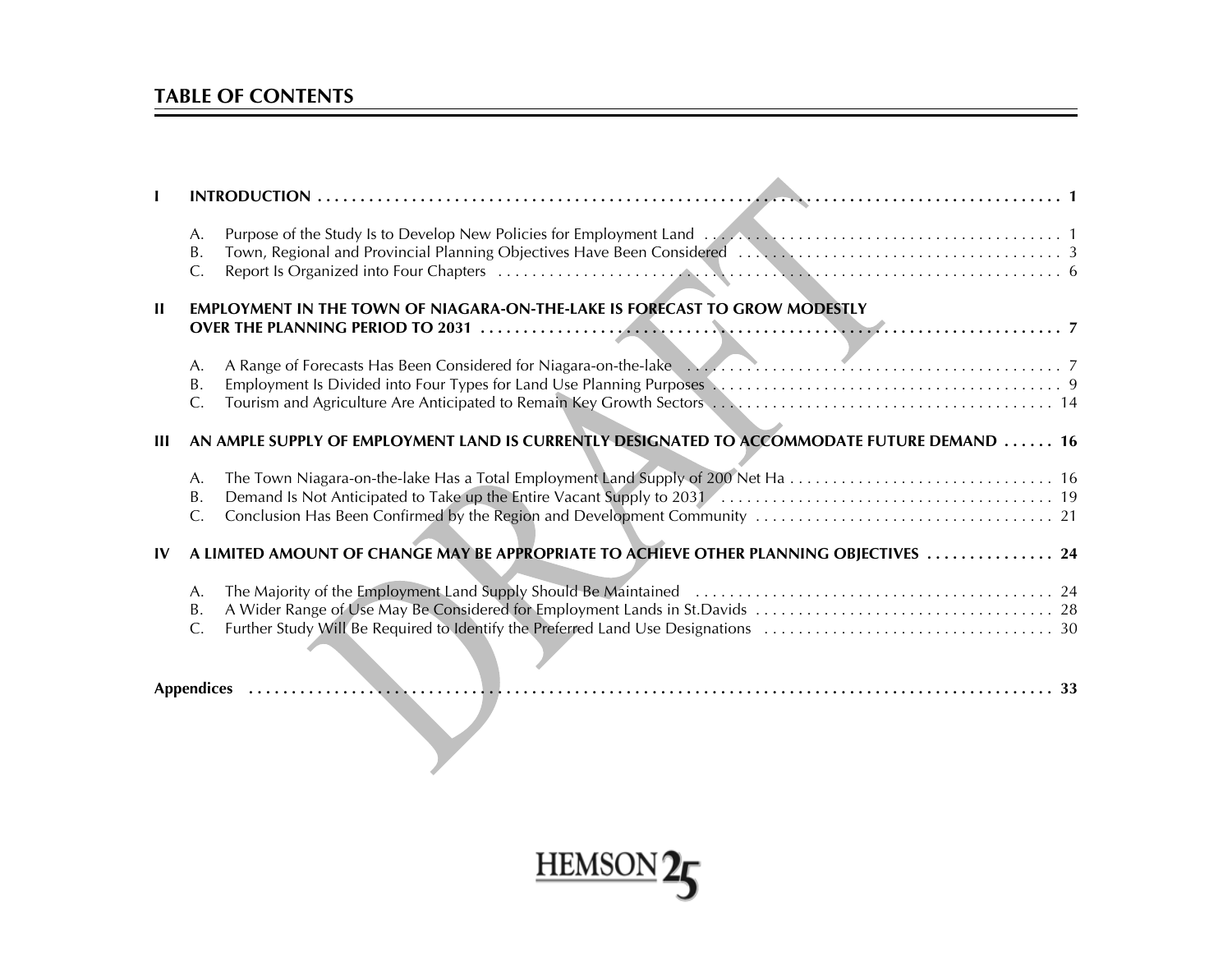### **I INTRODUCTION**

Hemson Consulting Ltd. was retained by the Town of Niagara-on-the-Lake in September 2008 to undertake a comprehensive municipal review of employment lands. The purpose of the study is to provide input to the development of new policies for employment land. The study is also being undertaken to assist Town planning staff in considering the possibility of converting approximately 20 ha of industrial land in the Village of St. Davids.

Under new Provincial policies, in particular the Provincial *Growth Plan for the Greater Golden Horseshoe* (the *Growth Plan*) the completion of a municipal comprehensive review is one of the minimum requirements for allowing the conversion of employment land to other urban uses.<sup>1</sup>

Accordingly, a comprehensive review of employment land has been undertaken. The comprehensive review identifies the preferred amount, type and location of employment land to accommodate future demand in Niagara-on-the-Lake, as well as appropriate opportunities for the redesignation of employment land to other urban uses. This report sets out the conclusions of the review.

### **A. PURPOSE OF THE STUDY IS TO DEVELOP NEWPOLICIES FOR EMPLOYMENT LAND**

Employment land was traditionally referred to as "industrial areas", but today accommodates a wider range of economic uses. Employment land today accommodates manufacturing and distribution, warehousing, research and development as well as a range of service–commercial, institutional and accessory retail uses.

For the purposes of this study, employment land in Niagaraon-the-Lake is defined as lands designated and zoned as *General*, *Light*, or *Prestige Industrial* in the current official plan. Lands around the Niagara District Airport are included within the employment land supply, although not all of the lands are zoned for industrial use. Lands that are designated or zoned for retail or service commercial uses are notconsidered part of the employment land supply.

The Town's employment land supply is located primarily within four areas: Glendale; the Virgil Business Park; the St. David's industrial area and lands around the Niagara District Airport. Niagara-on-the-Lake's employment land supply is illustrated on the map on the following page.

*<sup>1</sup> A comprehensive review is also required to allow an expansion of a designated settlement area.*

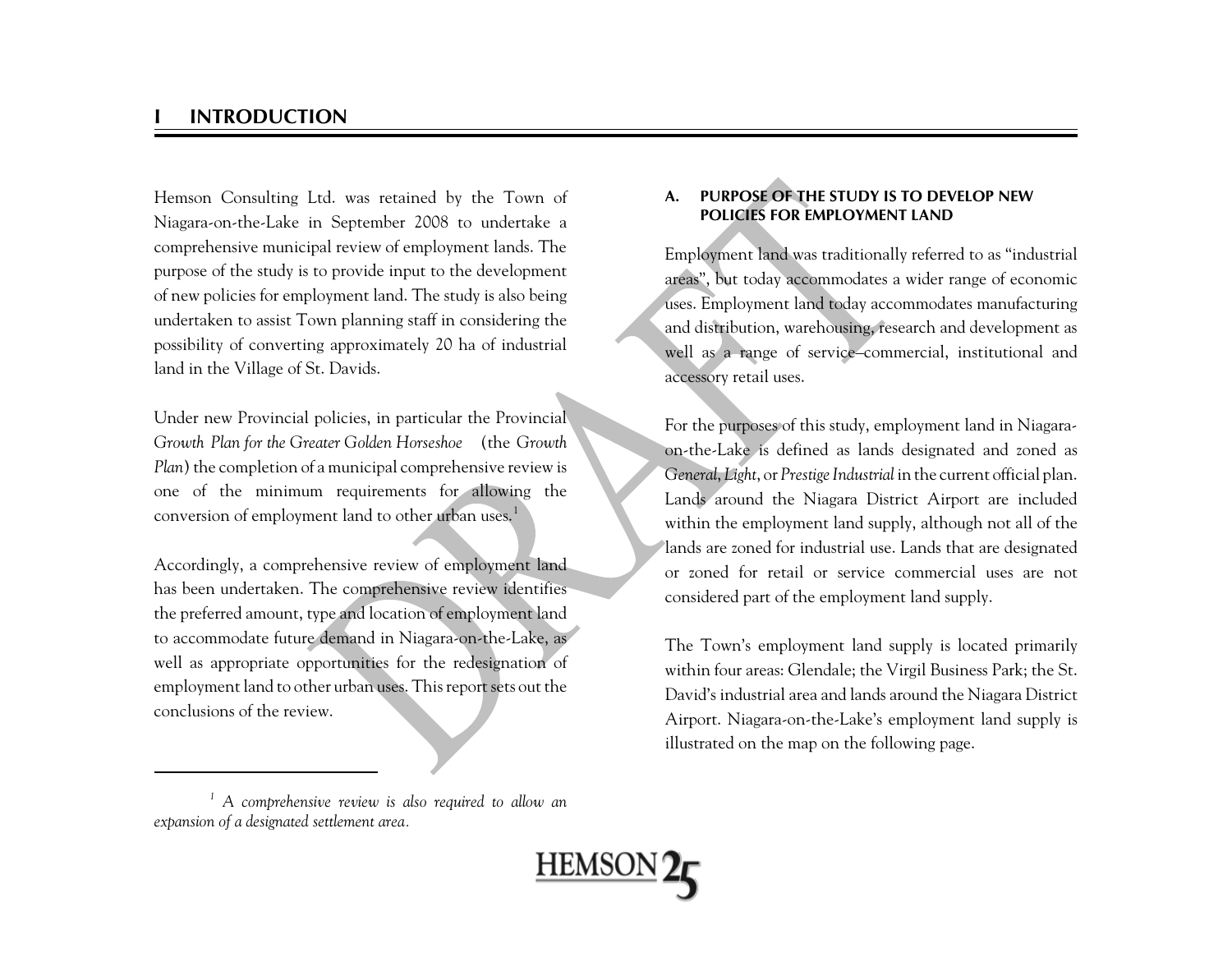NIAGARA‐ON‐THE LAKE EMPLOYMENT LAND SUPPLY 2009



2

Source: Hemson Consulting Ltd., based on the Town of Niagara-on-the Lake Official Plan, Schedule A. Note: Based on information as of January 15, 2009. Subject to further review and revision.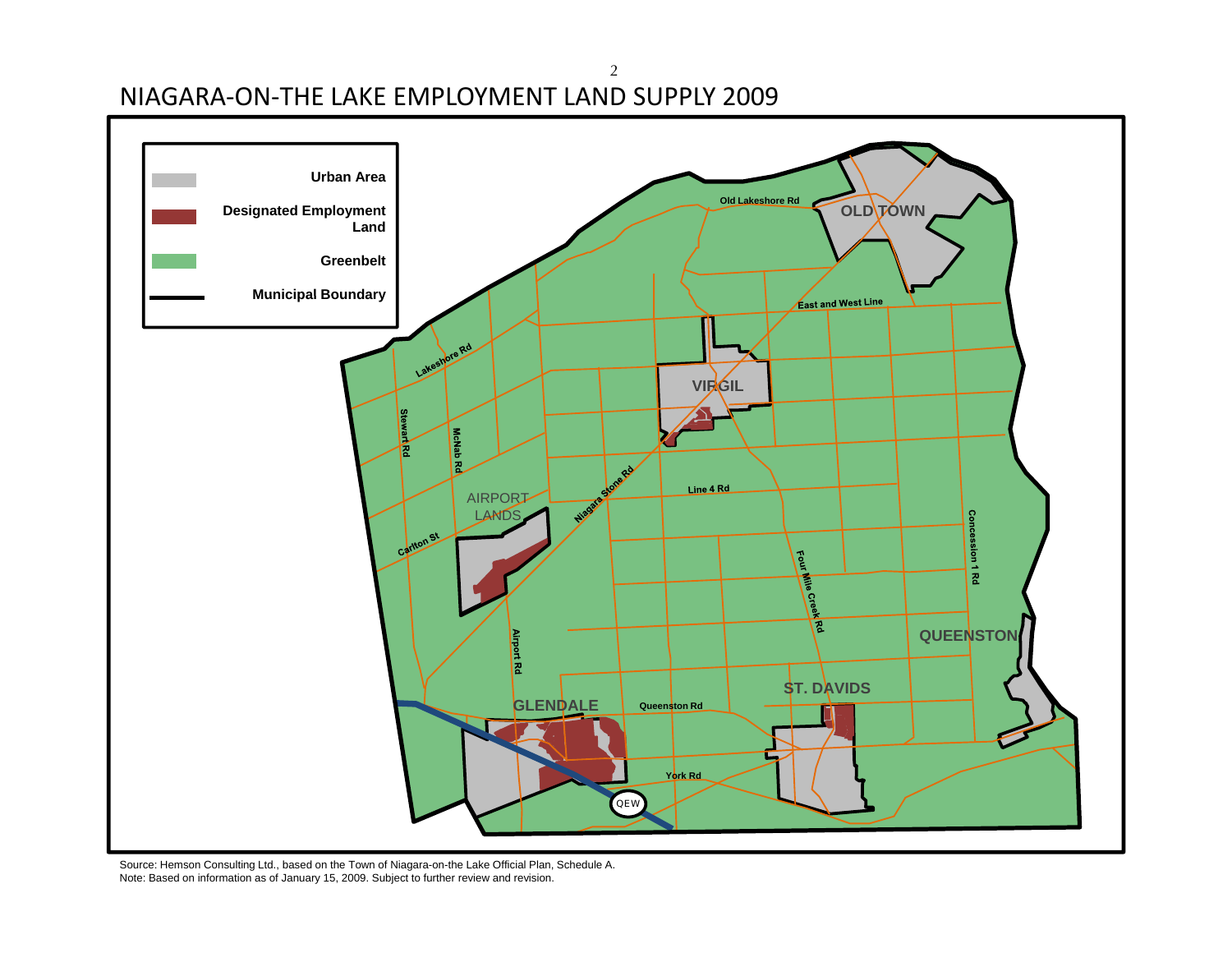Employment land is important because of the role that it <sup>p</sup>lays in economic development. In most communities in the Greater Golden Horseshoe (GGH), employment land accommodates about half of all jobs, including many key economic clusters and "wealth-creating" activities such as manufacturing and distribution.<sup>1</sup>

Planning for employment land in Niagara-on-the-Lake is important not only because of its economic contribution, but also because the supply is finite. The Town is located entirely within the Provincial *Greenbelt*, which imposes strict controls on agricultural and open space areas designated as *Protected Countryside*. As a result of these controls, there are few if any options to designate additional urban lands. 2 Within this context, decisions about employment land need to be carefully considered — in the short, medium and potentially longer-term than normal.

*1For details, see* The Growth Outlook for the Greater Golden Horseshoe*, Hemson Consulting Ltd, January 2005. Wealth creating industries are generally considered those that produce goods and services beyond the needs of local residences.* 

*2 Section 3.4 of the* Greenbelt Plan *does contemplate that "modest" expansions of settlement areas may be allowed at the 10 year pan review, provided that such expansions do not extend into the* Natural Heritage System *or* Specialty Crop Areas*. However, given that the general intent of the* Greenbelt Plan *is to prevent such expansion, for the purposes of this study the Town's current settlement area boundaries are considered to be final.* 

#### **B. TOWN, REGIONAL AND PROVINCIAL PLANNING OBJECTIVES HAVE BEEN CONSIDERED**

The comprehensive review has been undertaken within the context of relevant Town policies, existing and evolving Regional growth management objectives being developed through *Niagara 2031—*the Region's growth management strategy and official plan review process—and new Provincial policies, particularly the *Growth Plan*.

### **1. Both the Town and Region of Niagara Recognize the Importance of Employment Land**

As reflected in the Town's official plan, Niagara-on-the-Lake's Council supports the growth of industry within its designated industrial areas in order to:

- •Broaden and diversity the tax base;
- •Diversify, stabilize and stimulate the local economy; and
- • Provide and expand employment opportunities within the Town and Region.<sup>3</sup>

The current *Niagara Region Policy Plan* seeks to increase the number and type of industrial job opportunities on a Regionwide basis, and this policy direction is being largely maintained as part of the Region's growth management strategy, *Niagara 2031*.



<u>HEMSON (</u>

*<sup>3</sup>* Town of Niagara-on-the-Lake Official Plan*, 2004 Office Consolidation, Section 11: Industrial*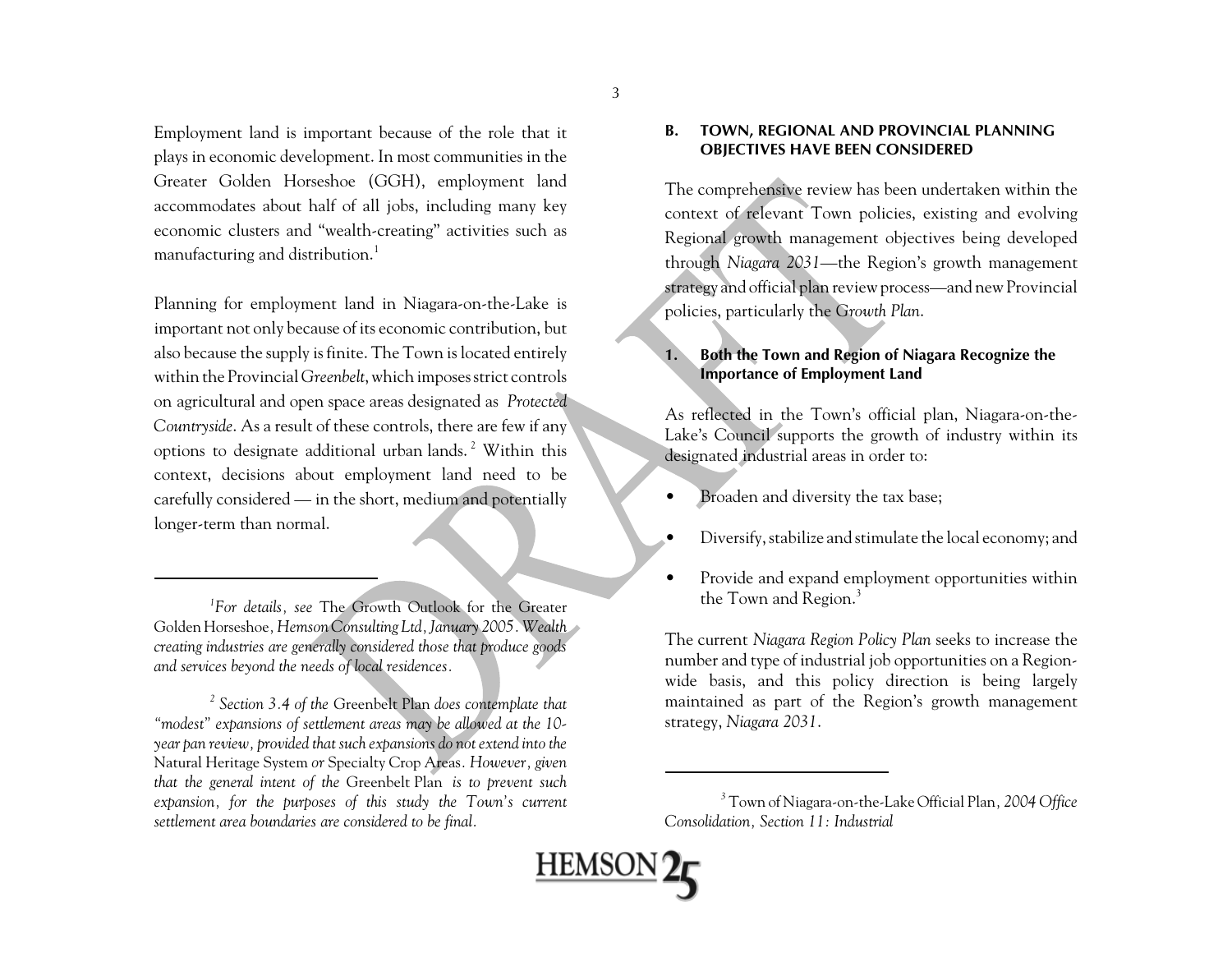The Region, as part of *Niagara 2031*, has developed a preferred growth option, including an allocation of population and employment growth to the local municipalities. An analysis has also been undertaken to determine the adequacy of the employment land supply to achieve long-term Regional economic objectives.

Consistent with Regional and Town economic objectives, the Province has also recognized the importance of employment land to long-term economic vitality, including policies to minimize the conversion of land within designated employment areas to other urban uses.

### **2. New Provincial Policies Generally Seek to Minimize Conversion of Lands Within Employment Areas**

The Province of Ontario has recently undertaken a number of planning policy and growth management initiatives that affect employment land planning in the GGH, particularly the *Greenbelt Plan*, the *Growth Plan*, the 2005 *Provincial Policy Statement* (PPS) and other amendments to the *Planning Act* (often referred to as Bill 51).

Taken together, these new Provincial policies generally seek to achieve a set of "good planning" principles, including the promotion of economic vitality and minimizing the conversion of employment land:

- • Overall, the Provincial *Growth Plan* places a strong emphasis on economic development and sets out strict criteria regarding the conversion of land within employment areas to non-employment uses.<sup>1</sup>
- • Under the *Growth Plan*, major retail uses are not considered employment uses (Section 2.2.6.5). Although these uses still generate jobs, for long-range <sup>p</sup>lanning purposes under the new Provincial initiatives they are excluded.
	- Similar to the *Growth Plan*, the PPS states in Section 1.3.2 that conversions may be permitted through a comprehensive review, only where it has been demonstrated that the land is not required over the long-term and there is a need for the conversion.

The *Growth Plan* and PPS policies are further reinforced by Bill 51, which seeks to strengthen the municipality's ability to refuse applications to convert employment land by removing the private applicant's ability to appeal such applications to the Ontario Municipal Board. It is also recognized, however, that some changes may be appropriate, depending on the local circumstances and if a series of tests are met. Nevertheless, the overall intent of the new Provincial policies is to limit the conversion of employment land to other urban uses.

*<sup>1</sup> The conversion policies can be found in Section 2.2.6.5, which states generally that conversions of employment land may only be permitted through a municipal comprehensive review and where a series of tests are met.*

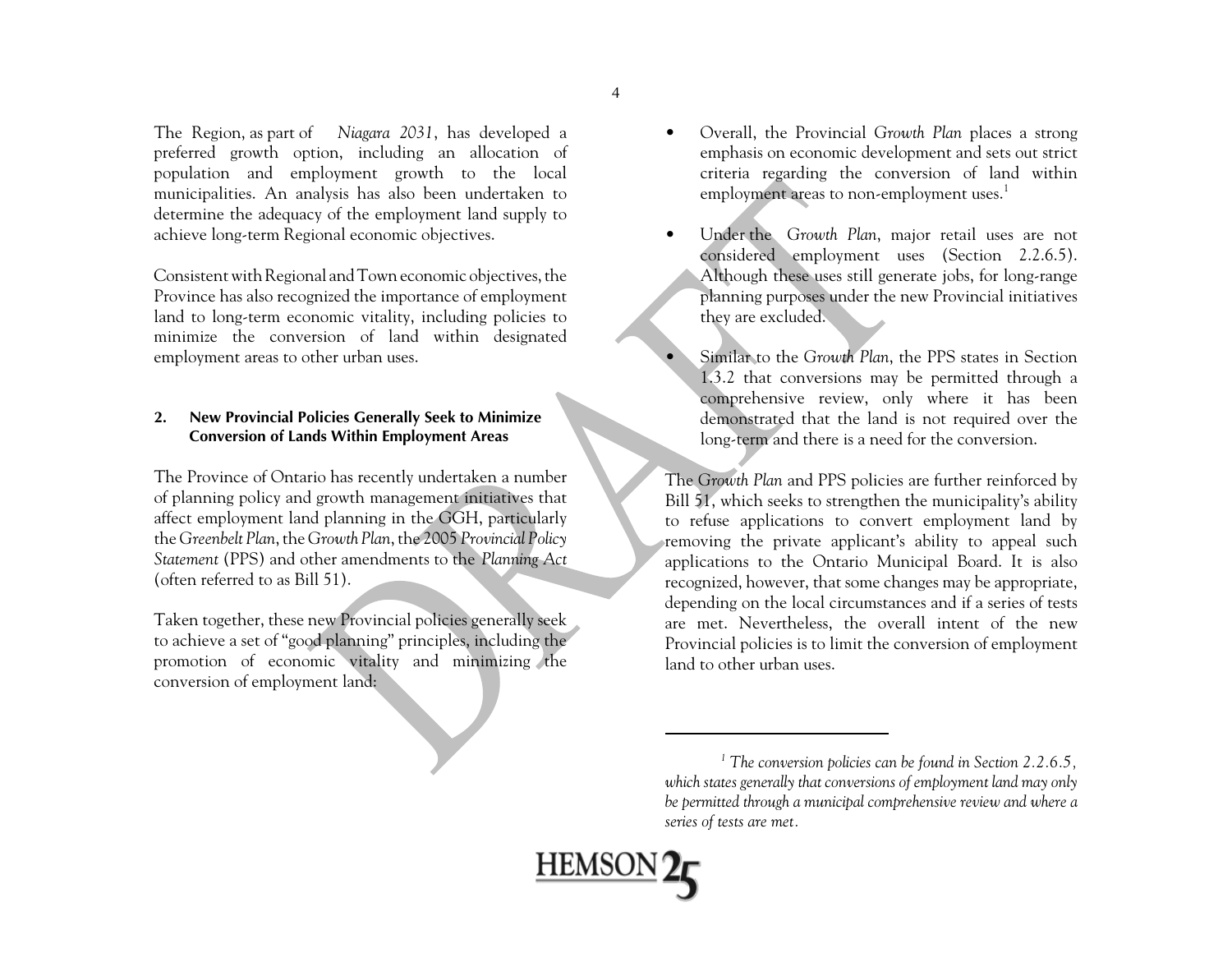### **3. Specific Direction is Provided on How Employment Land Should be Planned**

In addition to the general objective of protecting employment areas for long-term economic purposes, the *Growth Plan* also provides some more specific direction regarding the preferred location, form and desired use of employment lands:

- • Municipalities are encouraged to designate and preserve lands within settlement areas within the vicinity of key transportation infrastructure (Section 2.2.6.9) including roads, highway interchanges, ports and airports;
- • The *Growth Plan* requires that municipalities, in <sup>p</sup>lanning employment land, facilitate the development of transit-supportive, compact built form and minimize surface parking (Section 2.2.6.10); and
- • Under the *Growth Plan*, major office and institutional development should not be located on employment land, but rather in the Urban Growth Centres, major transit station areas or other areas with planned higher order transit service (Section 2.2.6); and

Under the *Growth Plan*, a set of specific intensification and density targets must also be achieved. The Region of Niagara, like many other single or upper-tier municipalities in the GGH, is directed to plan for:

- • A density of 50 residents and jobs combined per ha in new greenfield areas; and
- • Accommodate 40% of new units within the built boundary after 2015.<sup>1</sup>

The *Growth Plan* also identifies a series of Urban GrowthCentres that are intended to be a focus for investment, highdensity major employment centres and transit infrastructure. Downtown St. Catharines is the only area within the Region of Niagara that has been identified as an Urban Growth Centre, and a higher density target — 150 residents and jobs per ha — is to be achieved in this location.

In recognition of the importance of cross-border trade with the United States, the *Growth Plan* also identifies a Gateway Economic Zone and Gateway Economic Centre in the Region of Niagara near the US border. Planning to support economic diversity and opportunities for increased trade and tourism is encouraged in these locations.

These, and other planning objectives are taken into account in planning for employment land in Niagara-on-the-Lake, including Provincial and Regional policies for strong rural communities, agriculture and tourism.



*<sup>1</sup> Under the* Growth Plan*, the Minister may review and permit alternative targets for upper-tier municipalities that are located in the Outer Ring, but only those that do not have an Urban Growth Centre. Because the Region of Niagara has an Urban Growth Centre (Downtown St. Catharines) the density and intensification targets apply.*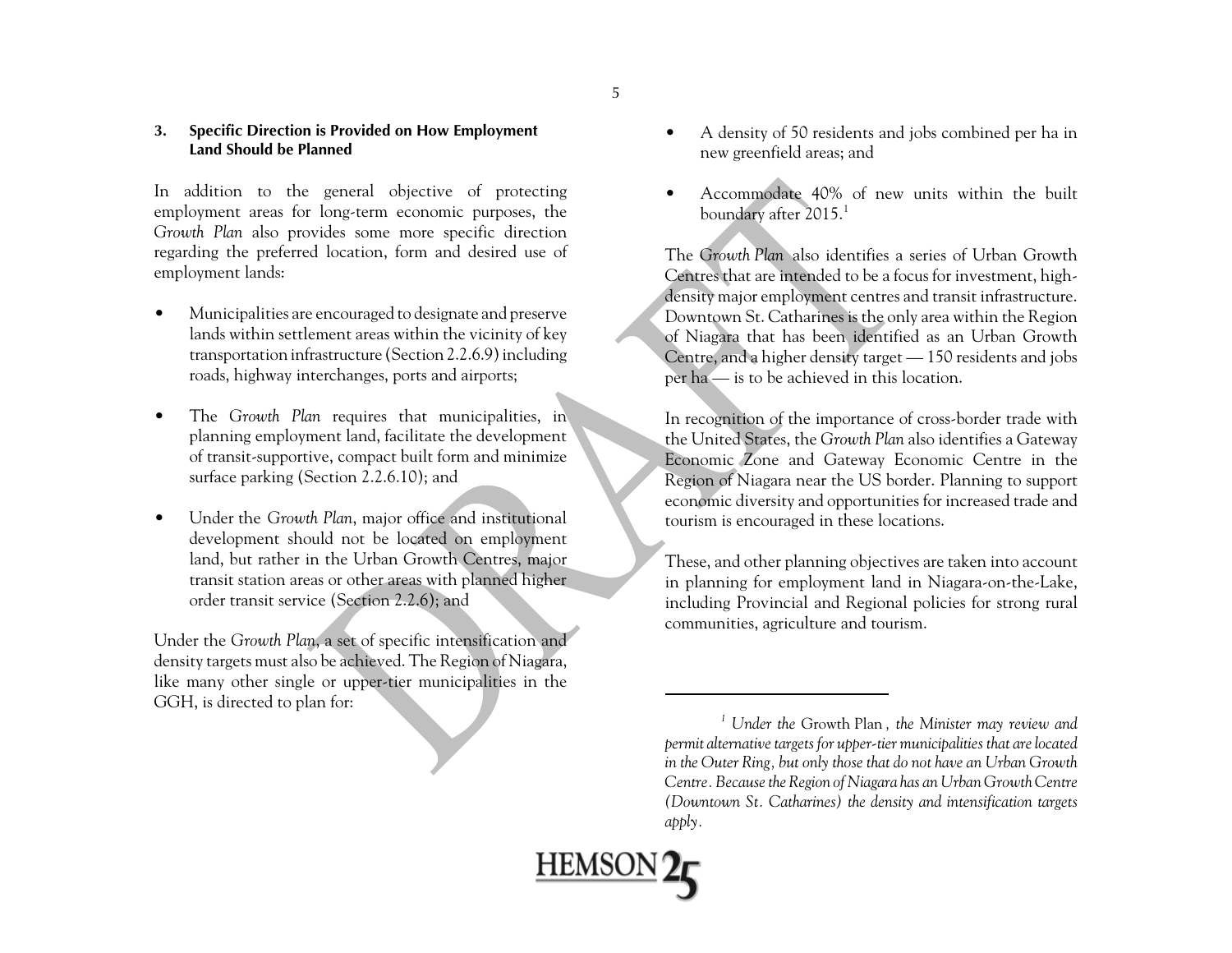#### **C. REPORT IS ORGANIZED INTO FOUR CHAPTERS**

The provision of an appropriate and competitive supply of employment land has been the key tool through which most municipalities in the GGH have achieved their economic objectives. Likewise, maintaining an appropriate supply of employment land is considered by the Town, the Region and the Province to be of key importance to ensuring continued economic prosperity to 2031.

To assist the Town in ensuring that it is well-positioned to achieve its economic objectives, this report presents the results of an analysis of the supply and demand for employment land in the Town of Niagara-on-the-Lake to 2031 and conclusions on the adequacy of supply to accommodate future demand. A variety of information sources have been considered, including:

- • Relevant planning documents, including the Town and Region's official plan as well as relevant Provincial policy documents;
- •Existing economic and demographic forecasts, particularly the Regional forecasts provided in Schedule 3 to the *Growth Plan* and the Region of Niagara's proposed distribution of those forecasts to the local municipalities;
- • The most up-to-date Census and other employment information; and

• Input from the development community and other interested stakeholders. Telephone interviews were undertaken with local relators, landowners and developers as well as a variety of agricultural uses, including wineries, to gain additional insight into the role that employment land will play in the Town's economic future.

Based on this information, conclusions have been reached on the adequacy of the Town's employment land supply and the changes, if any, that may be appropriate. The conclusions are organized into four chapters:

- • This introduction provides an overview of the overall objectives of the study and the policy context in which its major conclusions are reached.
- • The second chapter discusses the employment growth forecast for the Town, including the overall employment forecast and the jobs that likely to be accommodated on employment land.
- • The third chapter discusses the supply of employment land and reaches conclusions on its adequacy to accommodate future growth in employment; and
- • The final chapter suggests some key policy directions that might be considered as part of new employment land policies, including areas where change may be considered appropriate.

**HEMSON**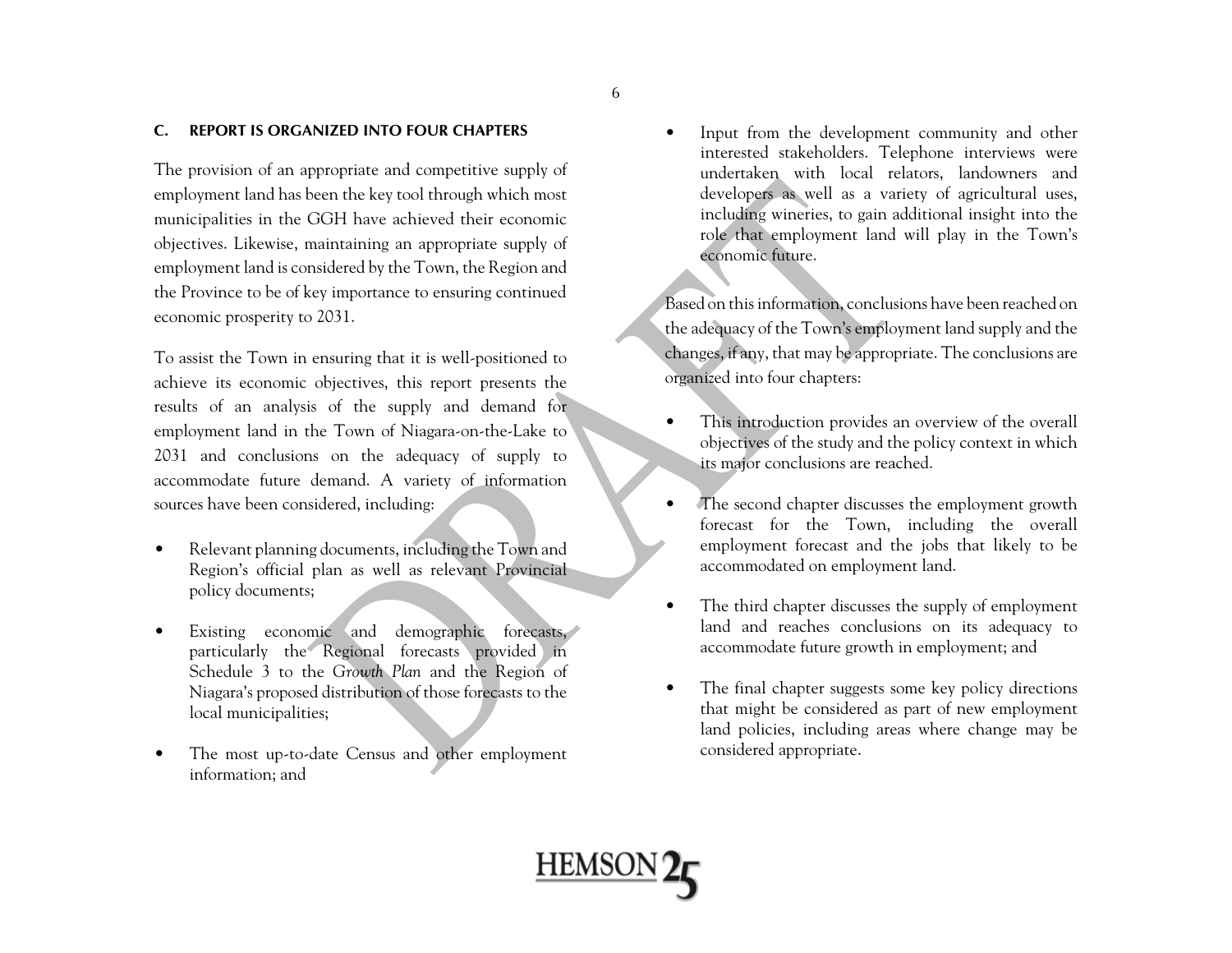### **II EMPLOYMENT IN THE TOWN OF NIAGARA-ON-THE-LAKE IS FORECAST TO GROW MODESTLYOVER THE PLANNING PERIOD TO 2031**

This chapter discusses the outlook for employment growth in the Town of Niagara-on-the-Lake, including the forecast of employment by major land use type and the number of jobs that will need to be accommodated on employment land. The analysis makes use of a range of information sources, including the 2006 Census and work prepared as part of the Regional growth management exercise.

### **A. A RANGE OF FORECASTS HAS BEEN CONSIDEREDFOR NIAGARA-ON-THE-LAKE**

For the purposes of this study, a range of employment outlooks has been considered. The high end of the forecast range is defined by the Region's growth management work and preferred growth option.<sup>1</sup> The middle and low-end of the forecast range are estimated using the Region's distribution of employment growth and the stated Regional *Growth Plan* employment allocation to 2031.

### **1. High End of the Forecast Range Is Defined by the Region's Growth Management Strategy**

As part of its growth management strategy, *Niagara 2031,* the Region has developed a preferred growth option based on an overall regional employment forecast of 243,540 jobs in 2031. The overall Regional employment forecast is in excess of the forecasts contained in Schedule 3 to the *Growth Plan*, which show a total employment forecast of 218,000 jobs for the Region of Niagara in 2031.

Within the Region's forecast, approximately 15,100 jobs or 6.2% of the 2031 total employment — has been distributed to the Town of Niagara-on-the-Lake in 2031, which translates into a growth of approximately 3,750 jobs from the 2006 employment of 11,350 jobs shown in the Region's documents.

For the current planning period, the *Growth Plan* forecasts are the legislated, in-force forecasts that must be used for growth management. The Province may revise the forecasts, but this will not occur until after the conformity deadline (June 16, 2009). Because the Region's forecast for Niagara-on-the-Lake is based on a Regional employment forecast that exceeds the allocation in the *Growth Plan*, it is considered to be the high



end of the range. *1 For detail, see* Niagara 2031: Region of Niagara Growth Management Strategy, Option D: Preferred Growth Option *, prepared by Dillon Consulting, Watson and Associates and EDP Consulting in October 2008.*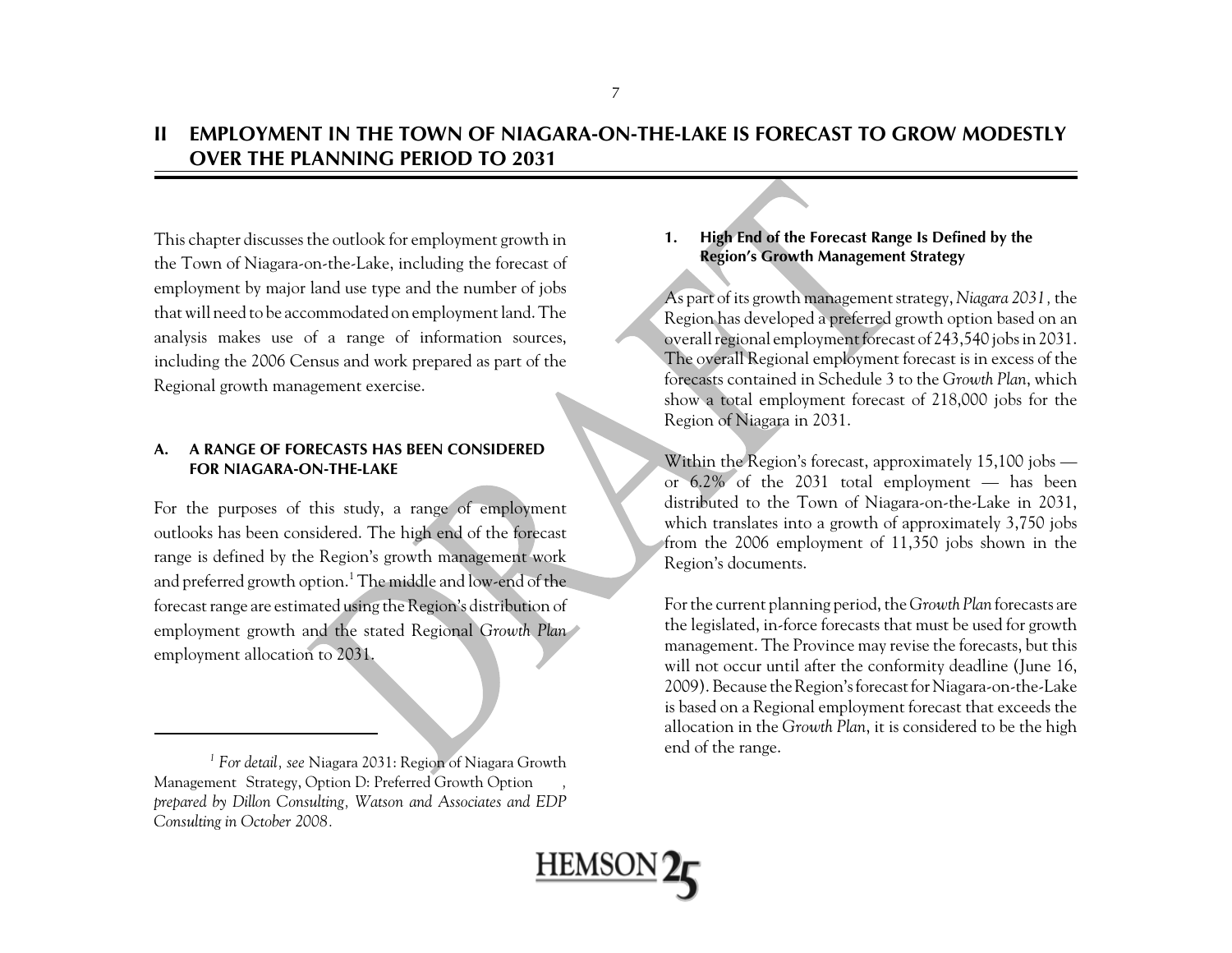### **2. Middle of the Range Is Defined by Applying Region's Approach to the** *Growth Plan* **Forecasts**

As noted, Schedule 3 to the *Growth Plan* shows a total employment forecast of 218,000 jobs for the Region of Niagara in 2031. Applying the share of 2031 employment attributed to the Town of Niagara-on-the-Lake in the Region's work to the Schedule 3 *Growth Plan* forecast results in a total of 13,500 jobs in 2031 — that is, 6.2% of 218,000 jobs results forecast of approximately 13,500 jobs for the Town in 2031.

The result is somewhat less employment growth: approximately 2,300 jobs from a 2006 estimated employment of approximately 11,200 jobs, which is considered the middle of the forecast range. There are also minor differences between the 2006 employment shown in the Regional growth management work and our estimates, which appears to be related to the treatment of the "no fixed place of work" component of employment.<sup>1</sup>

*1The total "no fixed place of work" employment for the Region of Niagara that is shown in the preferred growth option is approximately 17,730 jobs, which differs from the 2006 Census figure of approximately 18,430. The* Growth Plan *forecasts also redistribute the "no fixed place of work" component of employment across the broader economic region, resulting in a somewhat higher no fixed place of employment for Niagara Region, approximately 20,600 jobs in 2006. The Region's growth management work redistributes no fixed employment across the Region. Both are acceptable methods for treating no fixed place of employment and the difference is minor. However, for the purposes of this study and consistency with the* Growth Plan*, 2006 employment has been restated.* 

### **3. Low End of the Range Is Defined by Applying a Lower Rate of Growth to 2031**

The low end of the forecast is determined by applying the overall rate of employment growth shown for the Region of Niagara to the Town's 2006 employment:

- • The *Growth Plan* employment forecast for Niagara represents fairly slow growth over the period. A forecast growth from 197,000 jobs in 2006 to 218,000 jobs in 2031 equates to approximately 11%.
- If the Town of Niagara-on-the-Lake were to grow at this Regional average rate, employment would grow to approximately 12,400 jobs in 2031, or about 1,200 jobs from the 2006 level of 11,200 jobs.

The range of employment forecasts is summarized on table 1 on the following page. The use of a range of forecasts is appropriate because the Region has not yet finalized its growth management strategy, nor has the preferred growth option been approved by the Province.

Under any of the growth scenarios, however, the forecast of employment for the Town of Niagara-on-the-Lake can be viewed as relatively modest. Consistent with both Regional and Provincial policy directions, most of the future employment growth in Niagara Region is directed elsewhere in the community, particularly the Thorold–Port Colbourne and Niagara Falls–Fort Erie corridors.

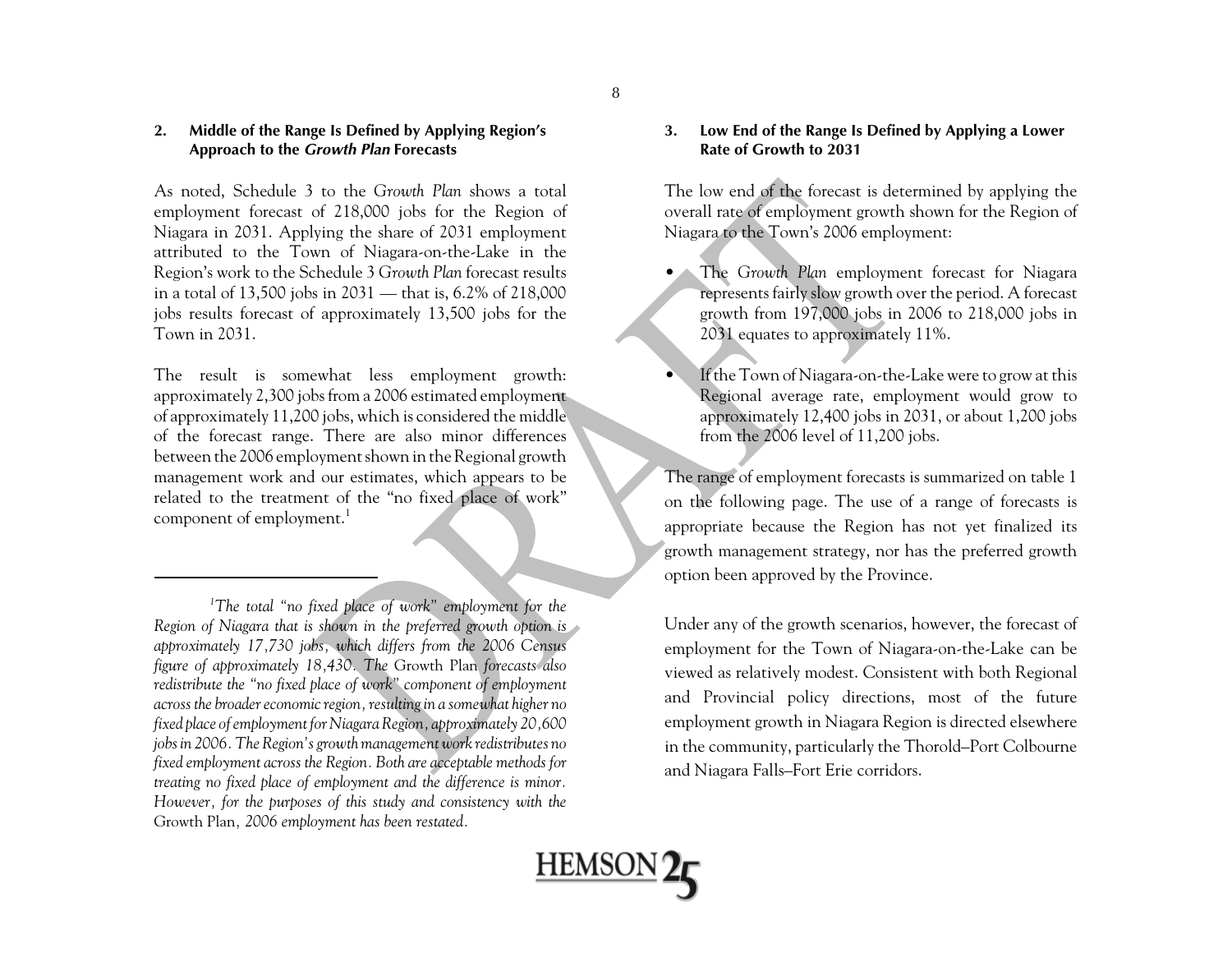| Table 1<br><b>Range of Employment Growth Forecasts</b><br>Town of Niagara-on-the-Lake 2006 to 2031    |        |        |                   |
|-------------------------------------------------------------------------------------------------------|--------|--------|-------------------|
| Forecast Scenario                                                                                     | 2006   | 2031   | Growth<br>2006-31 |
| High Forecast<br>Region of Niagara Preferred<br>Growth Option D                                       | 11,350 | 15,100 | 3,750             |
| Mid Range Forecast<br>Option D, consistent with<br>Growth Plan Schedule 3<br>forecast and definitions | 11,200 | 13,500 | 2,300             |
| Low Forecast<br>Town grows at Regional<br>average rate anticipated in<br>the <i>Growth Plan</i>       | 11,200 | 12,400 | 1,200             |

Source: Hemson Consulting Ltd., 2008, based on Statistics Canada 2006 Census information, *Growth Plan* Schedule 3 forecasts and the Region of Niagara Growth Management Strategy Preferred Growth Option (Option D).

### **B. EMPLOYMENT IS DIVIDED INTO FOUR TYPES FORLAND USE PLANNING PURPOSES**

The analysis of employment by type is based on the approach taken in the *Growth Outlook for the Greater Golden Horseshoe,* prepared by Hemson Consulting Ltd. in 2005 for the Provincial *Growth Plan*. It has been recast for the purposes of this study to reflect the unique agricultural and tourism aspects of the Niagara-on-the-Lake economy.

### **1. Typically, Employment Is Divided into Three Major Land Use Types**

The approach taken by Hemson Consulting Ltd. to long range planning in the Greater Toronto Area and Hamilton (GTAH) is to divide employment into the three major land use planning types — major office, population-related and employment land. The three types and their main characteristics are summarized below.

- **Major Office Employment** is employment in free-standing buildings over 20,000 net sq.ft. in size.<sup>1</sup>
- **Population-Related Employment** is employment that exists in response to a resident population that is primarily not located in employment areas or major office jobs. It includes "work at home" employment.
- • **Employment Land Employment** is the range of uses and economic sectors occupying industrial-type buildings, typically concentrated in business parks and other designated urban employment areas.

*<sup>1</sup> For employment forecasting and most land-use planning purposes, major offices are traditionally defined as freestanding office buildings greater than 20,000 net sq. ft. in size. The* Growth Plan *uses the same expression — major office — but for a different purpose. In the* Growth Plan*, major office policies address the desire to locate office buildings of 10,000 m2 (approximately 100,000 net sq.ft) or greater in transit-oriented locations to encourage a higher level of transit investment and transit use.*



•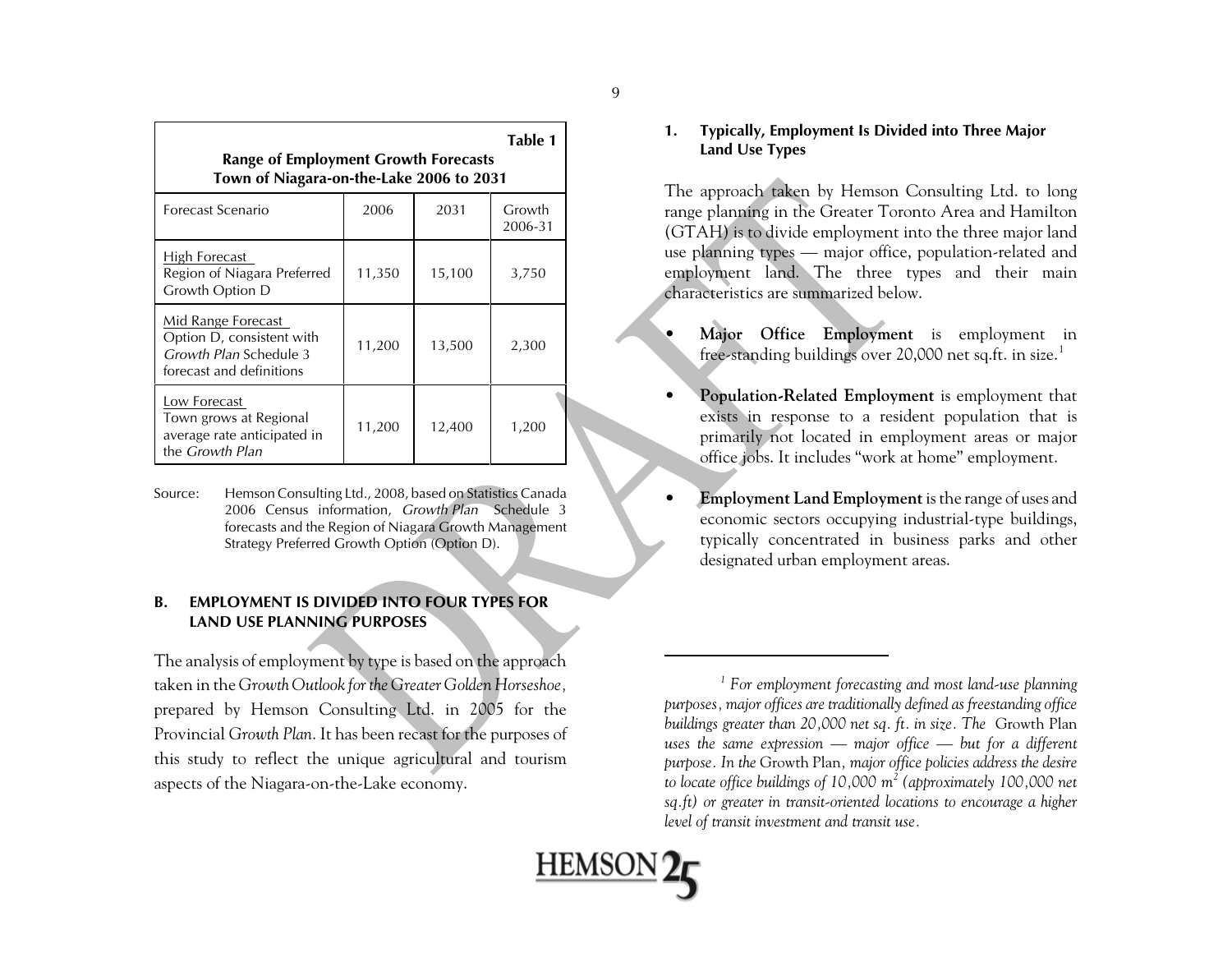The Hemson approach is structured around land-used based categories, because the purpose is to provide input to making land use planning decisions. Approaches structured around economic sectors are good for making economic decisions, but actually tell us very little about land use: most economic sectors occupy all types of land uses.<sup>1</sup>

### **2. For the Town of Niagara-on-the-lake, A Unique Set of Land Use Types Have Been Created**

The three land use types are well-suited for planning in large urban areas. However, for a number of reasons, a somewhat different approach is warranted in more rural areas such as the Town of Niagara-on-the-Lake:

• As of yet, there are no major office buildings in the Town and only a very limited amount of major office growth is likely to occur through the forecast period. The market for major offices in the GGH is highly competitive, and existing office nodes — such as the Cities of Toronto, Mississauga and Towns in southern York Region — are well-established;<sup>2</sup>

- • Niagara-on-the-Lake has relatively more employment than other communities in activities such asaccommodation and food services, retail trade and arts, entertainment and recreation, which are related to Tourism and distinct from population-related uses serving mainly local residents; and
- The Town also has a unique rural and agricultural economy that produces a diverse range of crops including fruits, grapes, various field crops, livestock and greenhouse products. Niagara-on-the-Lake is also located within one of Canada's most celebrated grape and wine-producing areas.<sup>3</sup>

Accordingly, a unique set of land use types has been created to reflect the nature of the local economy — farm and ruralbased employment, local population-related employment, tourism-related employment and employment land employment. These four types and their main characteristics are summarized below:

*1 For detail, see* The Growth Outlook for the Greater Golden Horseshoe*, Hemson Consulting Ltd, January 2005.* 

**HEMSO** 

*<sup>2</sup> The Town accommodates many office-type uses, for example local servicing financial services in the Town of Virgil, but not in a major office form which is defined here as free-standing buildings greater than 20,000 net square feet.* 

*<sup>3</sup> In addition to the wine industry, the Tender Fruit Industry (peaches, cherries and plums) is an important part of the Town's agricultural industry. Given the profile of agricultural production and the unique soil and climate conditions, farming intensity in Niagaraon-the-Lake is also not typical of other parts of Ontario. For detail see the* Town of Niagara-on-the-Lake Official Plan*, 2004 Office Consolidation, Section 7: Agricultural.*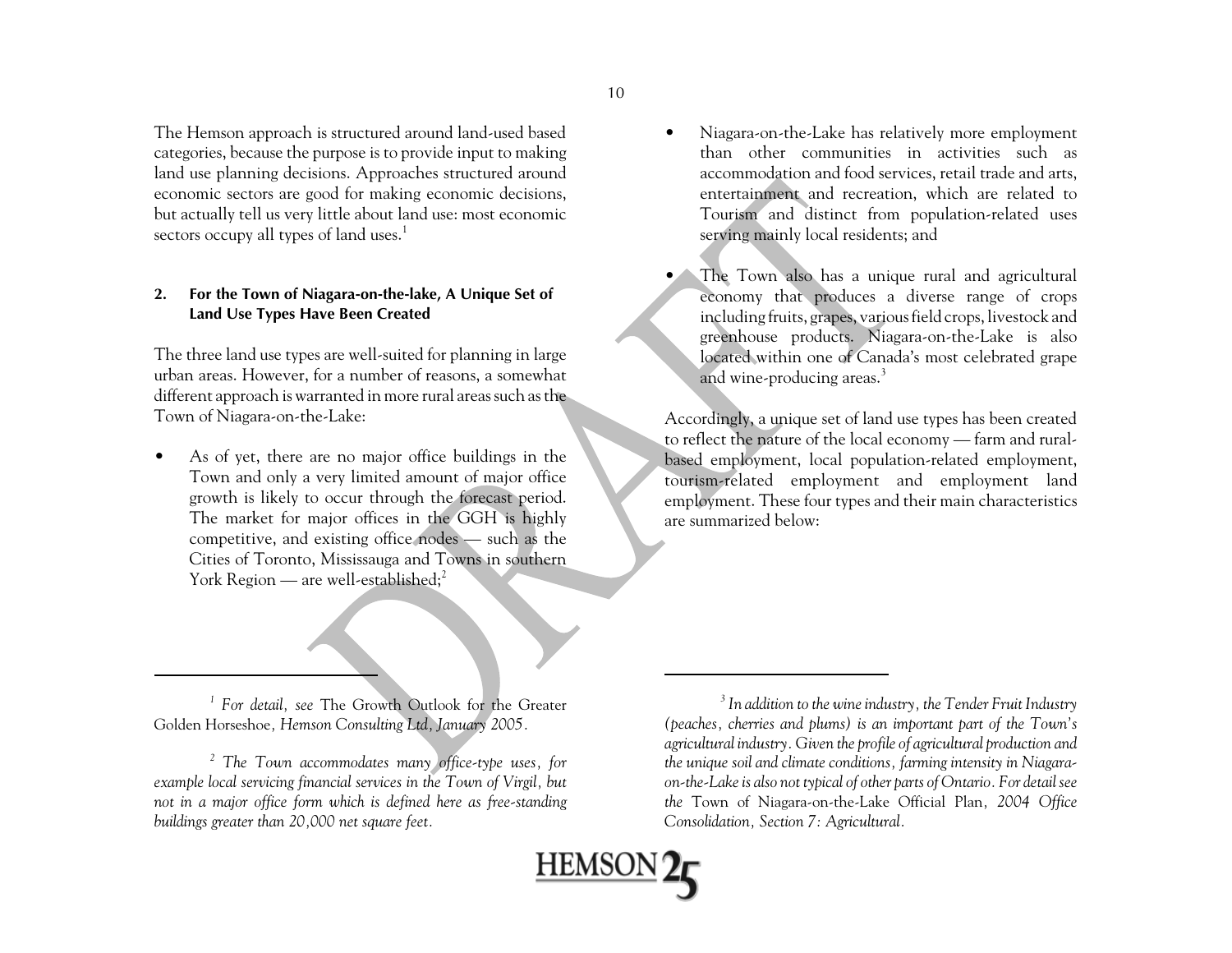- • **Farm and Rural Based Employment** is employment in the agricultural industry, including tender fruits, specialty crops and wineries, which in the case of larger facilities may include employment in retail trade or restaurants. Farm and rural-based employment also includes industrial-type uses such as agricultural processing;
- $\bullet$  **Local Population-Related Employment** is employment in the traditional population-related activities serving the resident population, including an urban component of "work at home" employment;<sup>1</sup>
- $\bullet$  **Tourism-Related Employment** is employment in the traditional population-related activities above and beyond a normally expected amount relative to the needs of the local population; and
- • **Employment Land Employment** is employment accommodated primarily in industrial-type buildings in designated business parks.

*1 In communities with a significant agricultural industry, a large component of the "work at home" employment is actually counting employment at farms or other non-farm rural locations. The "non-urban" component of work at home employment is included within the Farm and Rural-based category, along with employment in agriculture that is not "at home" employment.* 

Total employment for Niagara-on-the-Lake is divided into the four types based on an analysis of 2006 Census information for the Town and other communities within theGTAH and the Region of Niagara. The results are summarized below in Table 2 below. Details are provided in Appendix A to this report.

| Table 2<br><b>Estimated Employment by Land Use Type</b><br>Town of Niagara-on-the-Lake, 2006  |                                  |                          |  |
|-----------------------------------------------------------------------------------------------|----------------------------------|--------------------------|--|
| Type                                                                                          | 2006<br>Employment               | Share                    |  |
| Farm and Rural-Based<br>Local Population-Related<br>Tourism-Related<br><b>Employment Land</b> | 2,400<br>2,100<br>2,400<br>4,200 | 22%<br>19%<br>21%<br>38% |  |
| Total                                                                                         | 11,200                           | 100%                     |  |

Source: Hemson Consulting Ltd., 2008, based on 2006 Census information

As shown, employment land employment accounts for just under 40% of the total employment. Most of these jobs are located within the designated urban business parks. A small component, however, is scattered throughout the Town's agricultural area and includes farms and residences with commercial– industrial operations and other industrial-type uses. It is estimated that this "rural" component of employment land employment makes up approximately 20% of the total.

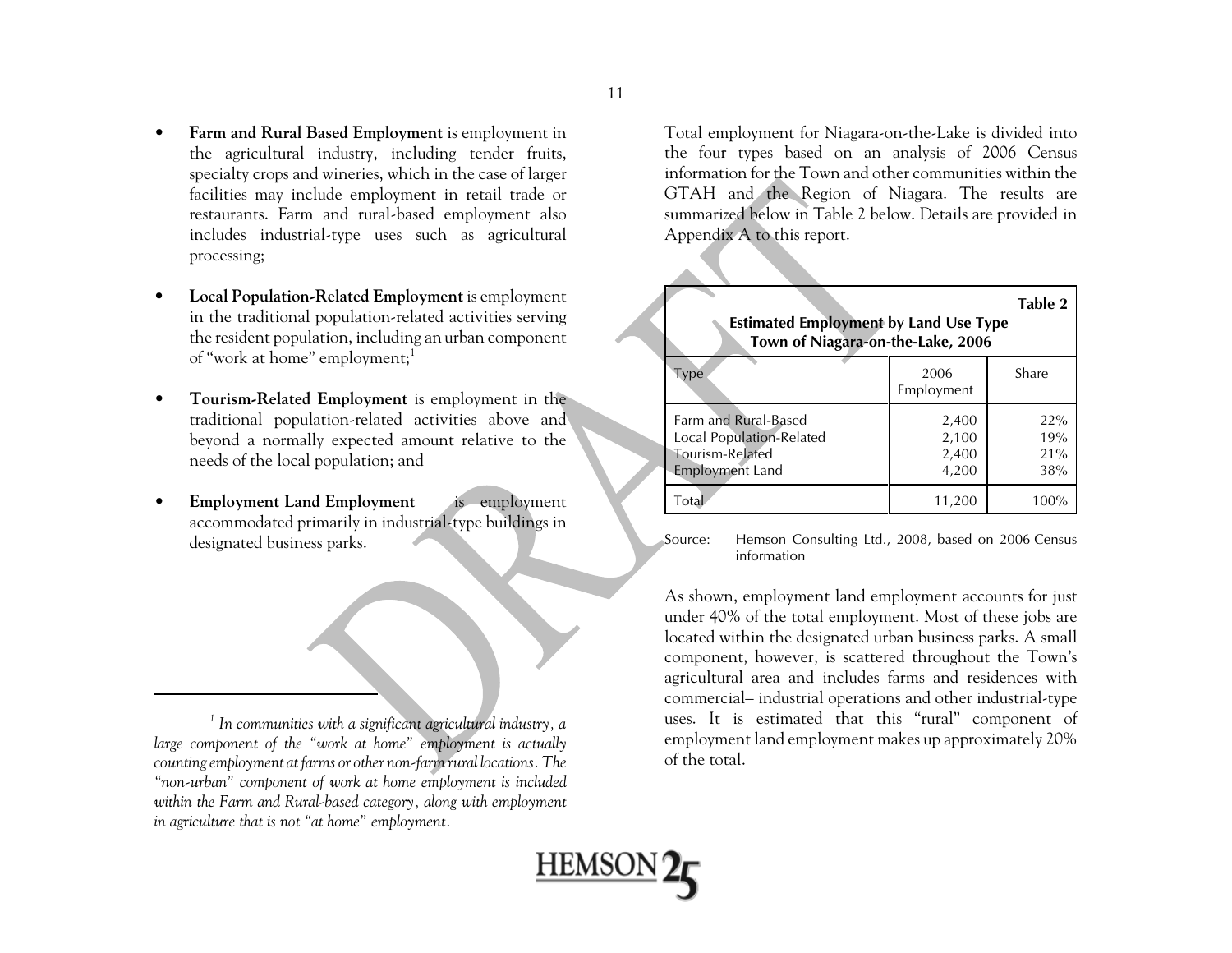Employment land employment in Niagara-on-the-Lake also includes major utilities, such as the Niagara-on-the-Lake Hyrdo facility which is located in the Virgil Business Park and the Ontario Power Generation (OPG) Niagara Plant, which is located adjacent to the Queenston–Lewiston Bridge and not within a designated business park.

### **3. Employment Types Correspond Generally to the Town's Existing Official Plan Policies**

The distribution of employment into the four types shown in Table 2 reflects the nature of the Town's local economy and also corresponds to existing land use policies in the current Niagara-on-the-Lake official plan:

- $\bullet$  Farm and Rural-based Employment corresponds generally to the *Agricultural* designation, which includes Estate and Farm wineries and recognizes a small component of farm-related industrial uses, or employment land uses;
- • Local Population and Tourism-related employment corresponds generally to the *Commercial* designations. Within the *Commercial* designation, the Town's official <sup>p</sup>lan distinguishes between commercial uses that are primarily tourist serving, such as hotels, gift shops and restaurants, and commercial uses that primarily cater to local residents;
- • A certain amount of local population-related employment is also accommodated in the *Non-Farm Rural* designation, such as schools, churches and daycares;
- • Employment land employment generally corresponds to the *Industrial* designations in the official plan, although some industrial-type uses are scattered throughout the Town's agricultural areas (the *Greenbelt*);

The pattern of employment uses located in the Town's agricultural area is illustrated on the map on the following page, including a selection of farm and rural-based uses, employment land activities and the OPG Niagara Plant. Following the map, the next section turns to a discussion of the growth forecast by employment type, including the number of jobs anticipated to require locations on employment land.



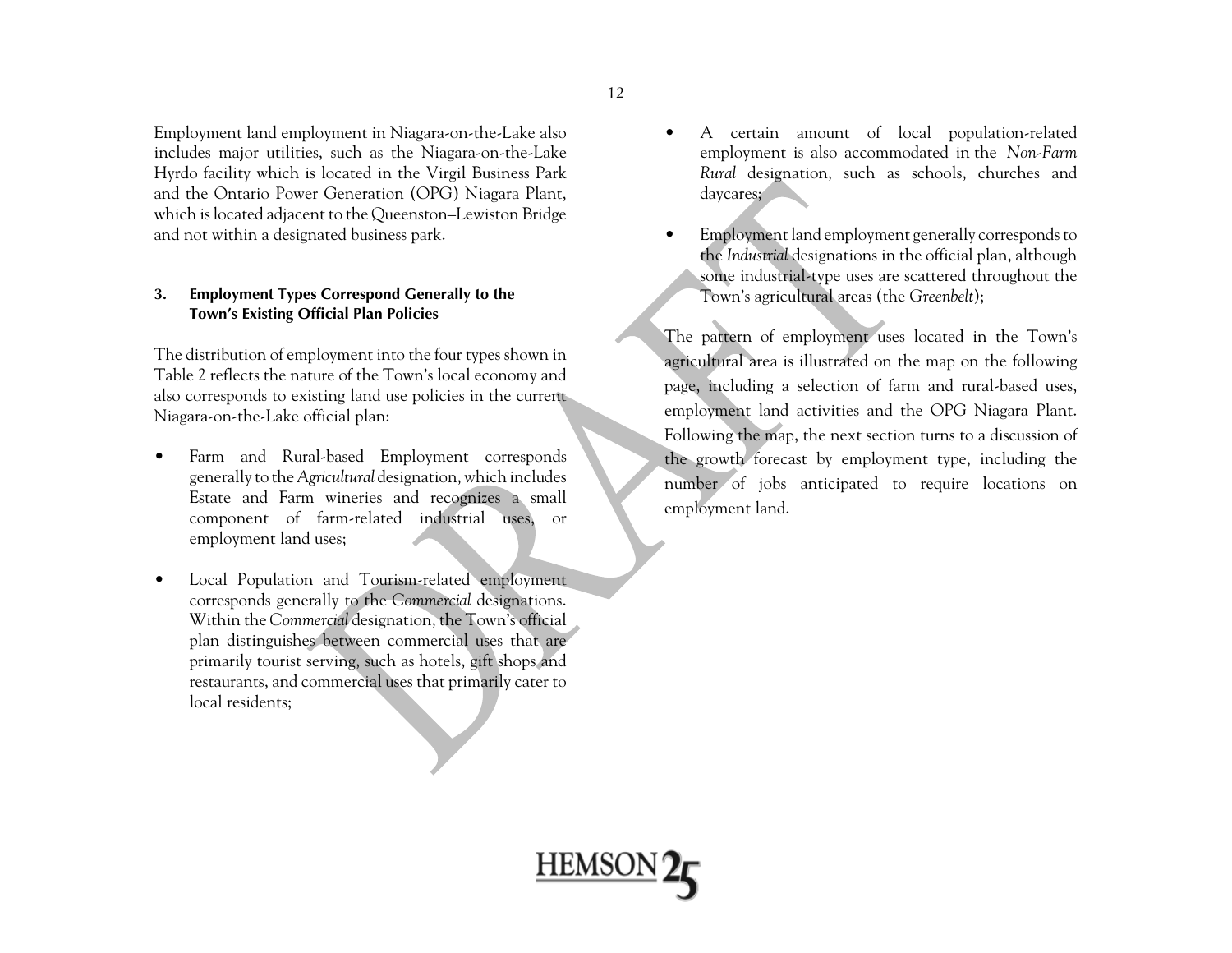EXAMPLES OF EMPLOYMENT USES IN THE AGRICULTURAL AREA 13



Source: Hemson Consulting Ltd., based on Town of Niagara-on-the Lake planning department. Note: Based on information as of January 15, 2009. Subject to further review and revision.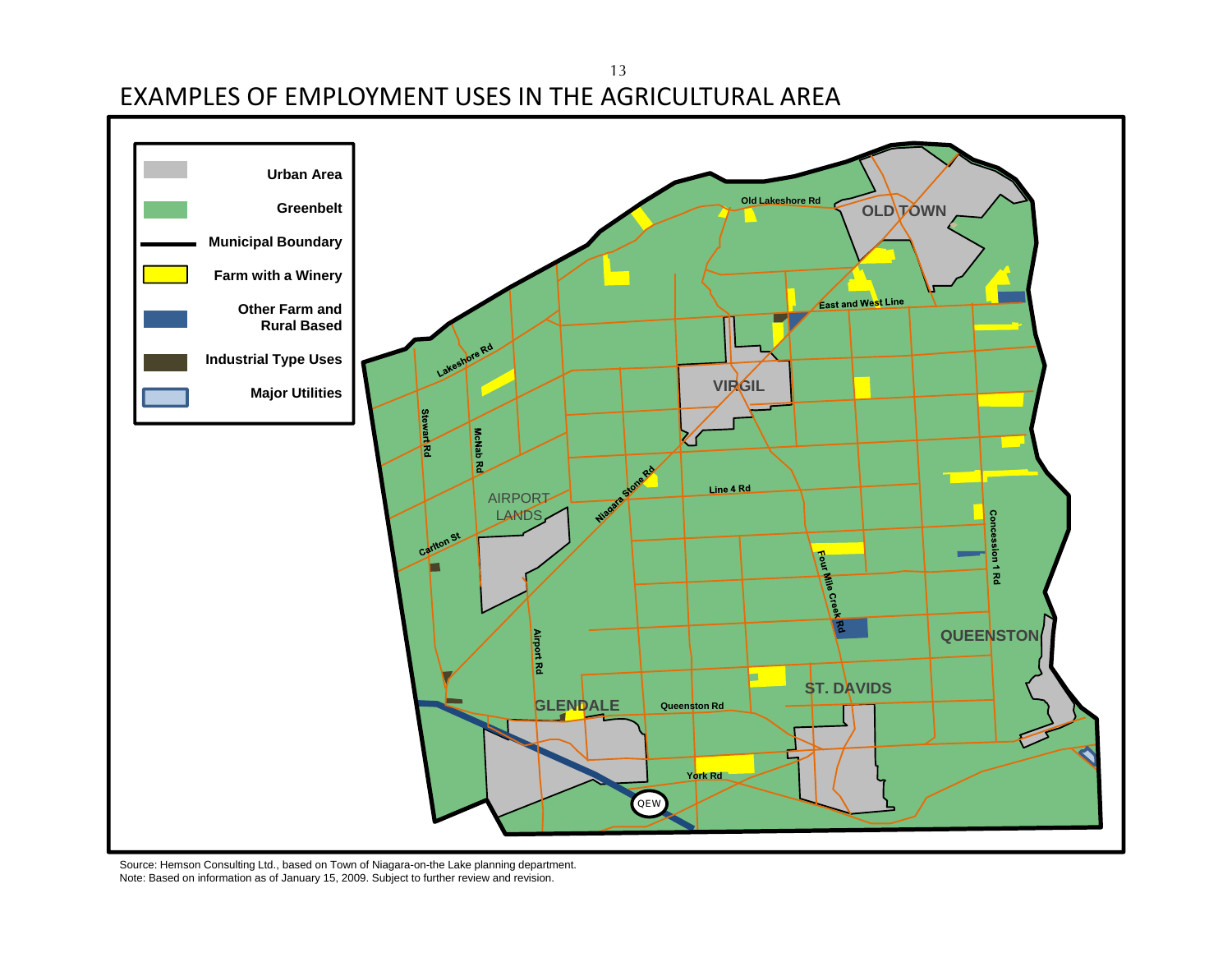#### **C. TOURISM AND AGRICULTURE ARE ANTICIPATEDTO REMAIN KEY GROWTH SECTORS**

The forecast of employment by type in Niagara-on-the-Lake is driven by an expectation of continued strong performance in tourism and agricultural activities. This approach is consistent with the Town's past performance, a generally positive economic outlook and Provincial and Regional policy interests in promoting strong rural communities, agriculture and tourism.<sup>1</sup>

The high end of the forecast range is used to estimate employment growth by type, to reflect the economic objectives of the Region and to identify the maximum amount of employment land jobs the Town will need to accommodate. As shown in Table 2 earlier in the chapter, under the high forecast, total employment in the Town of Niagara-on-the-Lake is forecast to grow by approximately 3,750 jobs over the planning period to 2031.

The following key points with regard to the employment forecast by type warrant attention.

• Local population-related employment is forecast to grow in accordance with overall population as shown in the Region's preferred growth option.<sup>2</sup>

In 2006, the Town of Niagara-on-the-Lake had a ratio of one local population-related job to approximately 7 people.3 Local population-related employment in 2031 is forecast to be accommodated at the 2006 rate. This approach results in growth of 1,100 jobs or approximately 20% of the total employment growth over the period to 2031;

- Tourism-related and farm and rural-based employment are forecast to maintain their current 2006 shares of the Town's employment, which results in growth of 900 farm and rural-based jobs and 800 tourism based jobs, or approximately 40% of the total growth; and
- • The balance, approximately 1,000 jobs or 40% of the total growth, will be employment land employment. This is shown in Table 3 below.

•

<u>HEMSON</u>

*<sup>1</sup> For detail, see* Energizing Niagara's Wine County Communities*, prepared by Peter J. Smith and Company, inc. for the Region of Niagara in January 2007.* 

*<sup>2</sup> Option D shows a Census population forecast for the Town of Niagara-on-the-Lake of 22,400 people in 2031, or, a total population (including the undercount) of 23,300. The Census population forecast is used to estimated local-serving population related employment in 2031.* 

*<sup>3</sup> An estimated 2006 local population-related employment of 2,100 jobs compared to a 2006 Census population of approximately 14,600 persons (excluding the Census under coverage, or undercount) translates into one local population-related job for every 6.8 people.*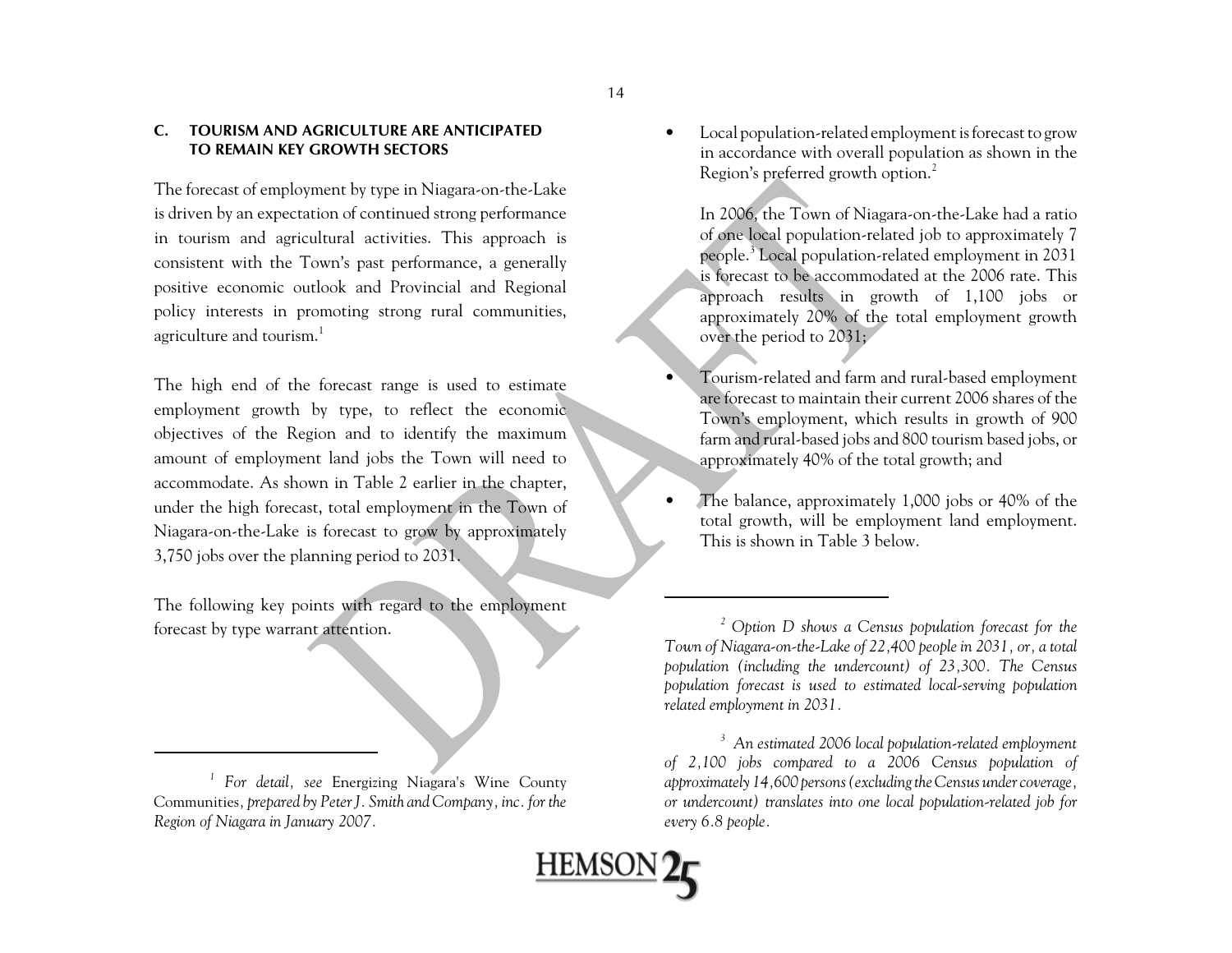| Table 3<br><b>Estimated Employment Forecast by Land Use Type</b><br>Town of Niagara-on-the-Lake, 2006 to 2031 |                                  |                                  |                              |
|---------------------------------------------------------------------------------------------------------------|----------------------------------|----------------------------------|------------------------------|
|                                                                                                               | Employment                       |                                  |                              |
| <b>Employment Type</b>                                                                                        | 2006                             | 2031                             | Growth                       |
| Farm and Rural-Based<br>Local Population-Related<br>Tourism-Related<br>Employment Land                        | 2,400<br>2,100<br>2,400<br>4,200 | 3,300<br>3,300<br>3,200<br>5,300 | 900<br>1,200<br>800<br>1,100 |
| Total                                                                                                         | 11,200                           | 15,100                           | 3,900                        |

Source: Hemson Consulting Ltd., 2008, based on 2006 Census information

In total, the Town of Niagara-on-the-Lake should be <sup>p</sup>lanning to accommodate a maximum of 1,100 new employment land jobs over the planning period to 2031. Consistent with the current observed pattern, it is anticipated that most of these jobs will be accommodated within the Town's designated business parks.

Under the *Growth Plan*, the Region of Niagara and the Town of Niagara-on-the-Lake are directed to ensure that an appropriate supply of employment land is in place to accommodate forecast growth. Accordingly, in the next chapter, we turn to a discussion of the current supply of employment land and whether or not it is adequate to accommodate future demand.

**HEMSON**<sub>2</sub>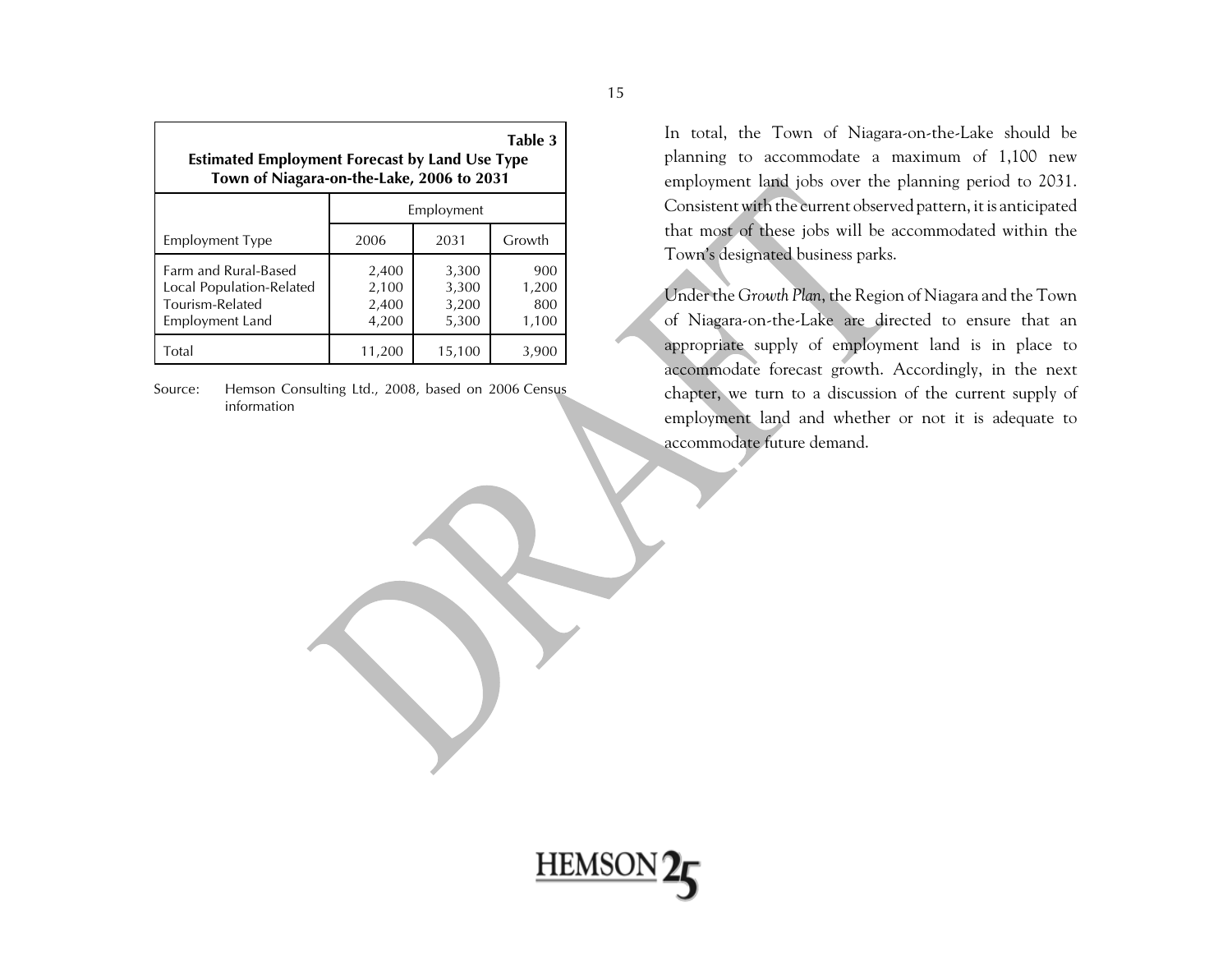### **III AN AMPLE SUPPLY OF EMPLOYMENT LAND IS CURRENTLY DESIGNATED TO ACCOMMODATEFUTURE DEMAND**

This chapter discusses the adequacy of the employment land supply in the Town of Niagara-on-the-Lake's employment land supply to accommodate forecast employment growth. The analysis of land supply is based on detailed information prepared by the Town and Region, reviewed and updated by Hemson Consulting Ltd.

It is important to note that the analysis of supply and demand is undertaken in terms of the *net land area* — defined as thearea of the actual buildings and building lots. Net land area excludes use such as roads, storm water management ponds and other services which tend to be roughly 20% of the *gross* land area, excluding non-developable areas such as natural features, hydro corridors or buffer areas. <sup>1</sup>The results can then be restated to other definitions, including the definition of land area in the *Growth Plan*, which includes roads, services and other non-developable areas.

*1 For large, unsubdivided parcels, the net area must be derived from the gross area to account for land that will be lost through the subdivision process. This is typically referred to as the "gross-to-net" adjustment. The gross-to-net adjustment is not, as often taken to be, the removal of major natural features or non-developable lands from the total land area.* 

### **A. THE TOWN NIAGARA-ON-THE-LAKE HAS A TOTALEMPLOYMENT LAND SUPPLY OF 200 NET HA**

Niagara-on-the-Lake has an estimated total employment land supply of approximately 200 net ha, over 60% of which is accommodated in the community of Glendale. Just under half of the total land supply is occupied, as summarized in Table 4 below and illustrated on the map on the following page. Details are provided in Appendix B to this report.

| Town of Niagara-on-the-Lake<br><b>Employment Land Supply, December 2008</b> |                     |                     |                       | Table 4                  |  |
|-----------------------------------------------------------------------------|---------------------|---------------------|-----------------------|--------------------------|--|
|                                                                             |                     | Land Area in Net ha |                       |                          |  |
| Location                                                                    | Occupied            | Vacant              | Total                 | Share                    |  |
| Glendale<br>Virgil<br>St.Davids*<br>Airport Lands*                          | 62<br>16<br>8<br>13 | 76<br>5<br>14<br>19 | 138<br>21<br>22<br>32 | 63%<br>10%<br>11%<br>16% |  |
| <b>Total Supply</b>                                                         | 99                  | 114                 | 213                   | 100%                     |  |
| Share                                                                       | 46%                 | 54%                 | 100%                  |                          |  |

Source: Hemson Consulting Ltd., 2008, based Town and Regional land area measurements.

MAP 3

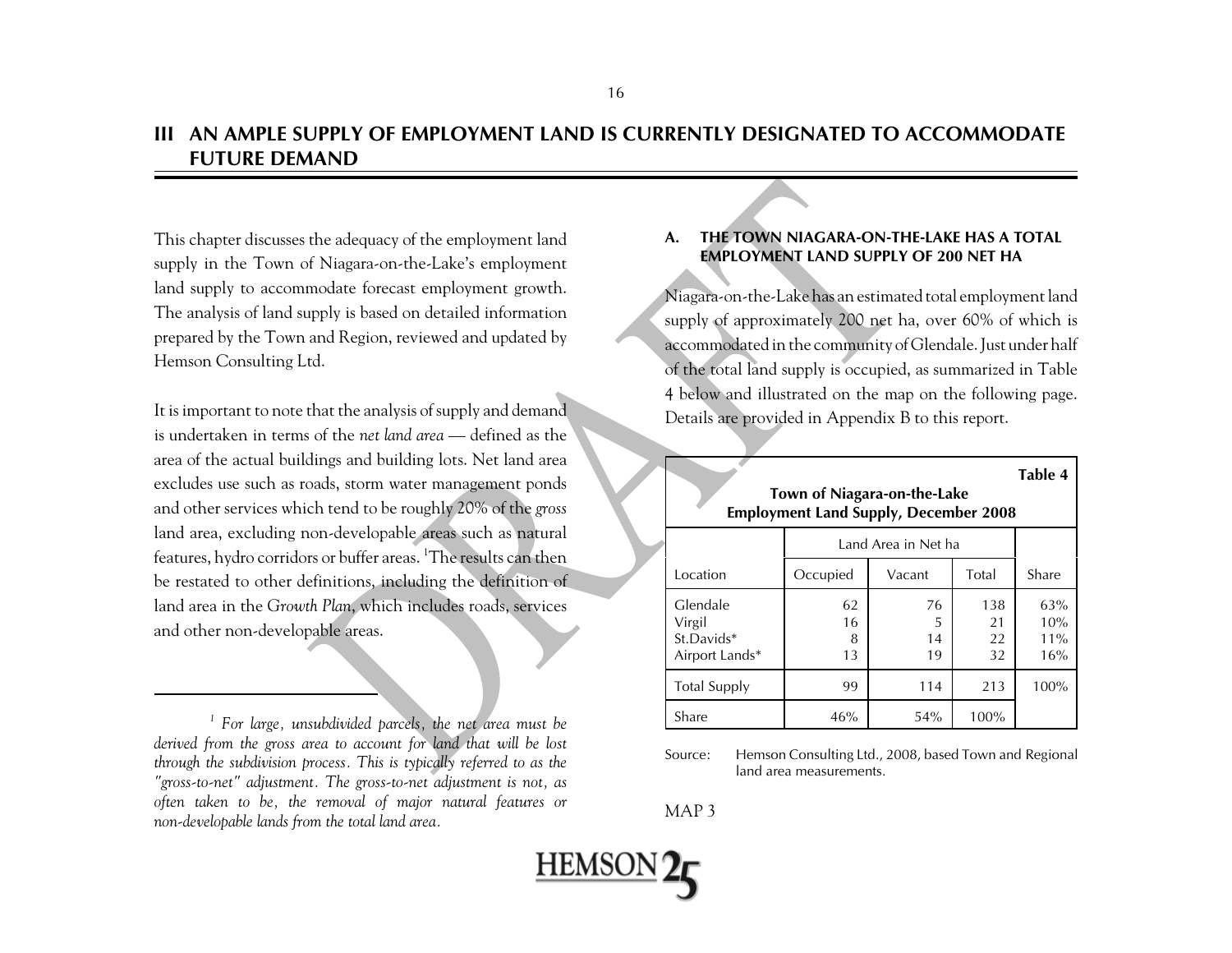17

NIAGARA‐ON‐THE LAKE VACANT & OCCUPIED EMPLOYMENT LAND SUPPLY 2009



Source: Hemson Consulting Ltd., based on the Town of Niagara-on-the Lake Official Plan, Schedule A. Vacant lands shown within Airport are based on Niagara-on-the Lake, Appendix A of Planning Report PDS-09-002. Note: Based on information as of January 15, 2009. Subject to further review and revision.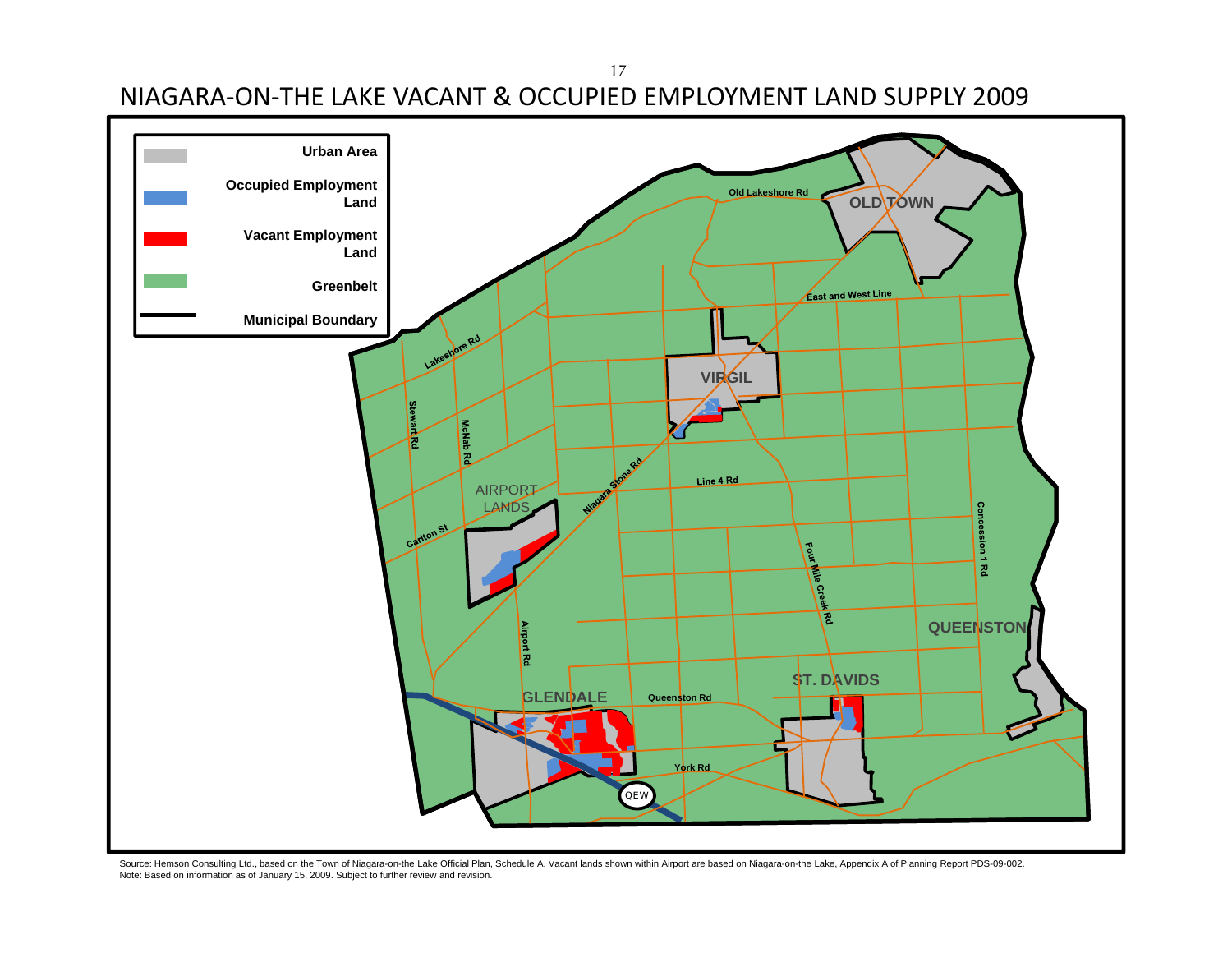### **1. Most of the Town's Employment Land Supply is Located in the Community of Glendale**

At approximately 140 net ha in size, Glendale is the Town's largest designated employment area. Glendale has been designated the primary industrial area in the Town of Niagara-on-the-Lake as it is located adjacent to the Queen Elizabeth Way (QEW) and is the "gateway" to most persons travelling to the community.

Approximately half of Glendale is occupied with a range of uses, including many regional-serving activities such as warehousing and logistics, manufacturing activities and other uses for which access to major highways is a competitive advantage. There are no significant physical or servicing constraints to the development of the remaining vacant employment lands.<sup>1</sup>

### **2. Available Employment Land in the Community of Virgil Are Almost Entirely Developed**

There are a total of approximately 20 net ha of employment land in the community of Virgil, virtually all of which is in the Virgil Business Park. The Virgil Business Park is made up of two main parts:

- • The existing employment areas, which is approximately 15 net ha and size and is nearly fully developed, with only one small parcel remaining; and
- • An approximately 5 net ha expansion area which abuts the existing business park to the south, but currently does not have transportation access.

The Virgil Business Park accommodates mainly local-serving activities, such as light manufacturing, including fruit processing and distribution, financial services and two facilities that are used for set production and storage for the Shaw Festival. As with Glendale, there are no significant <sup>p</sup>hysical or servicing constraints to development, including the provision of transportation access to the planned expansion lands to the south.<sup>2</sup>

### **3. Additional Potential Exists in the Village of St. Davids and Around the Airport**

The remainder of the Town's employment land supply is accommodated in two locations: the Village of St. Davids and at the Niagara District Airport:

• There are a total of 22 net ha of employment land designated in the Village of St. Davids, approximately 8 net ha of which are currently occupied by the facilities of the historic CanGro fruit canning plant.

*<sup>2</sup> According to the Town of Niagara-on-the-Lake, the Walker Road stub could be extended to provide access to the remaining vacant lands in the business park.*



*<sup>1</sup> According to the Town of Niagara-on-the-Lake, all of the lands are currently serviceable.*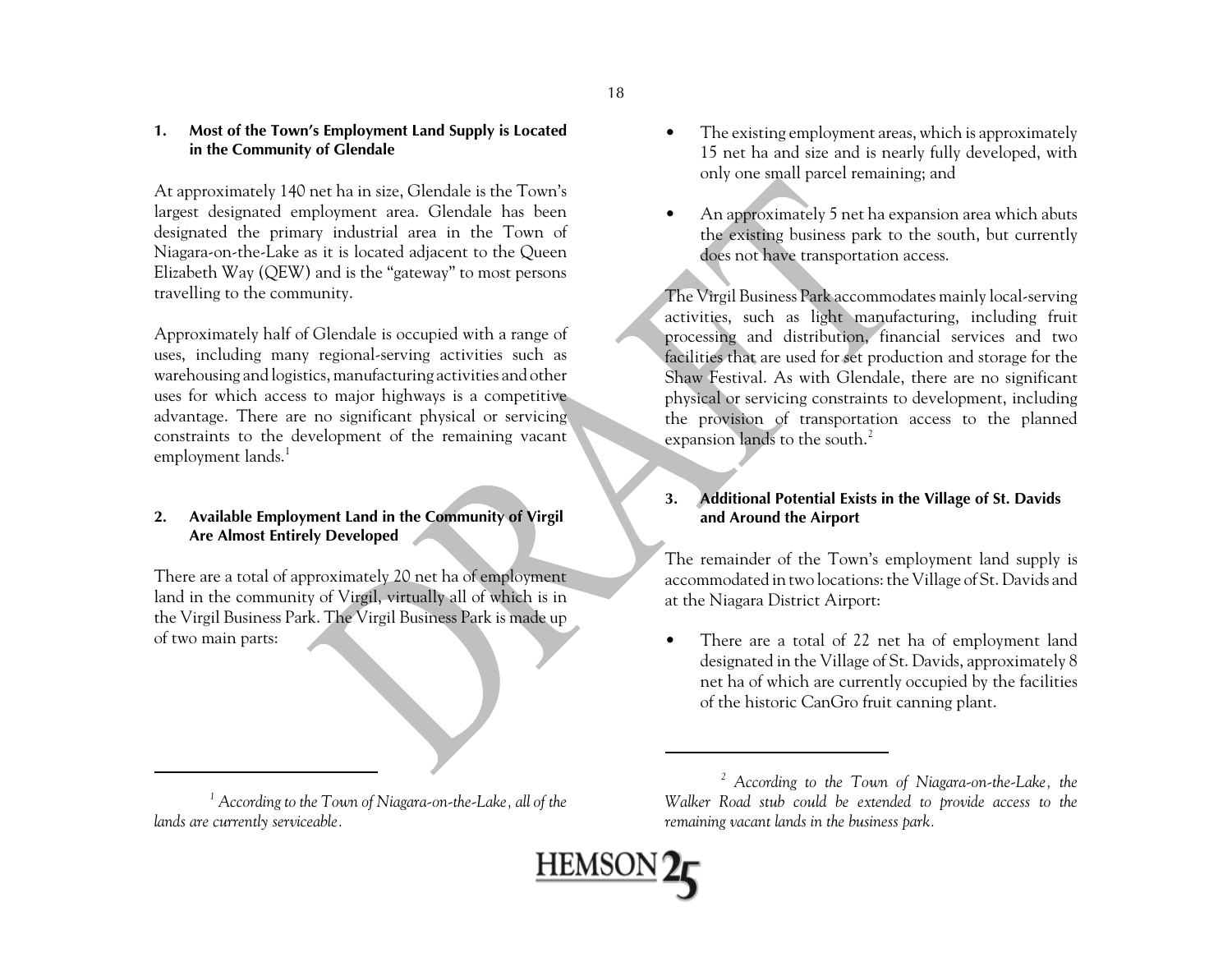- • The former CanGro facility is now closed, however the facility is still being used for various food processing activities;<sup>1</sup> and
- • There is also the potential for approximately 20 net ha of additional employment land at the Niagara District Airport. Not all of these lands are currently zoned for industrial use and are located outside the urban servicearea boundary. Some portions are also in active agricultural operation.

Although the development of this supply may be constrained — either by a lack of servicing or existing development— in our view all lands currently designated for development need to be included within the supply for the purposes of the comprehensive review.

Overall, the Town of Niagara-on-the-Lake has a variety of designated employment lands, ranging from large business parks servicing regional economic functions to smaller, local areas serving local service functions, to other specialized areas such as the sites of large, stand-alone industrial uses and sites at the airport. In total, this supply is more than adequate to accommodate demand to 2031.

*1 Based on interviews undertaken for this study, we understand that the existing facilities were previously being used for cold storage, and have recently been leased on a short-term basis for additional food processing and storage.* 

### **B. DEMAND IS NOT ANTICIPATED TO TAKE UP THEENTIRE VACANT SUPPLY TO 2031**

Future demand for employment land in the Town of Niagaraon-the-Lake is estimated by applying a density factor to the forecast growth in employment land employment. A small amount of population-related employment is also factored into the land need estimate, consistent with the approach taken by Hemson Consulting in the past.

A range of density factors is applied to the forecast employment land employment growth, in order to provide a range on future demand. Based on our experience, a community's employment land density ranges depending on its location within the GGH:

- • Generally, the highest employment land densities are observed in the central suburban areas of the GTAH, in particular southern York Region. Densities here can be as high as 70 jobs per net ha;
- • Densities tend to decline as one moves further fromthese areas, reflecting the prevalence of lower-density goods production and distribution uses in locations such as Peel and Halton regions. Densities in these areas range from 30 to 50 jobs per net ha;<sup>2</sup> and

**HEMSON** 

*<sup>2</sup> For detail, see the* Employment Land Review Study*, prepared for the City of Mississauga by Hemson Consulting Ltd. in June 2008.*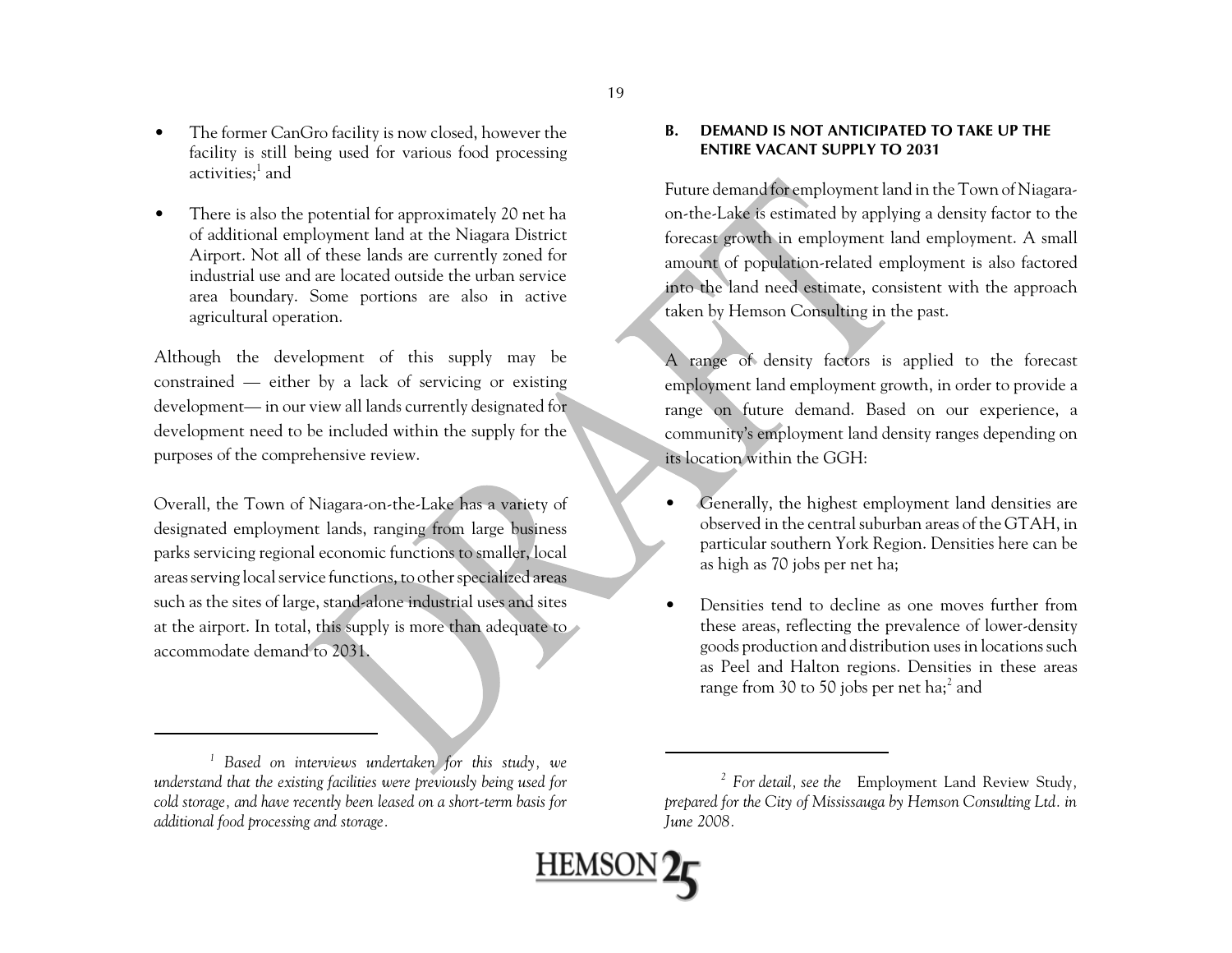• Densities decline even further at the fringe of the metropolitan area and beyond the GTAH where employment land tends to be occupied at a density of between 20 and 30 jobs per net ha.<sup>1</sup>

Reflecting the variety of designated employment areas in Niagara-on-the-Lake, range of 25 to 40 jobs per net ha is used to estimate future demand. The low-end of the range reflects typical densities in other rural communities. The high end of the range reflects more of a "GTAH" type of employment land development, including large-scale goods production and distribution uses.

Before demand can be compared to supply, however, an adjustment must be made for long-term vacancy. In most communities, approximately 5% of the employment land supply remains vacant over the long-term and this is also a reasonable expectation for Niagara-on-the-Lake. As shown in Table 5, accounting for long-term vacancy results in a net *effective* vacant supply of just over 100 ha.

*1 Recent work prepared for the County of Oxford found that employment land densities ranged from 18 to 28 jobs per net ha, and that an overall factor of 25 jobs per net ha was appropriate for employment land planning. For detail, see* The Oxford County Economic Strategy *prepared by Hemson Consulting Ltd., for the County of Oxford in December 2006.*

| <b>Estimate of Net Effective Vacant Supply</b><br>City of Hamilton, Year End 2004                | Table 5      |
|--------------------------------------------------------------------------------------------------|--------------|
| <b>Total Net Vacant Supply</b>                                                                   | $114$ net ha |
| Long Term Vacancy Adjustment<br>5 per cent of the total employment land<br>supply of 205 net ha) | 11 net ha    |
| Total Net Effective Vacant Supply                                                                | $103$ net ha |

Source: Hemson Consulting Ltd., 2005 based upon City of Hamilton Data

As shown previously in Table 3 previously, employment land employment is forecast to grow by approximately 1,100 jobs to 2031. In addition to this industrial-type development, a small component of population-related and tourism-based employment is also likely to be accommodated on employment land, consistent with the experience of other communities in the GGH.

Assuming that most of the forecast employment land employment will be accommodated with the Town's designated business parks, along with a small component of population-related employment, results in a demand for between 25 and 40 net ha of urban employment land to 2031. As shown over in Table 6, this range of demand will not take up the entire vacant supply.

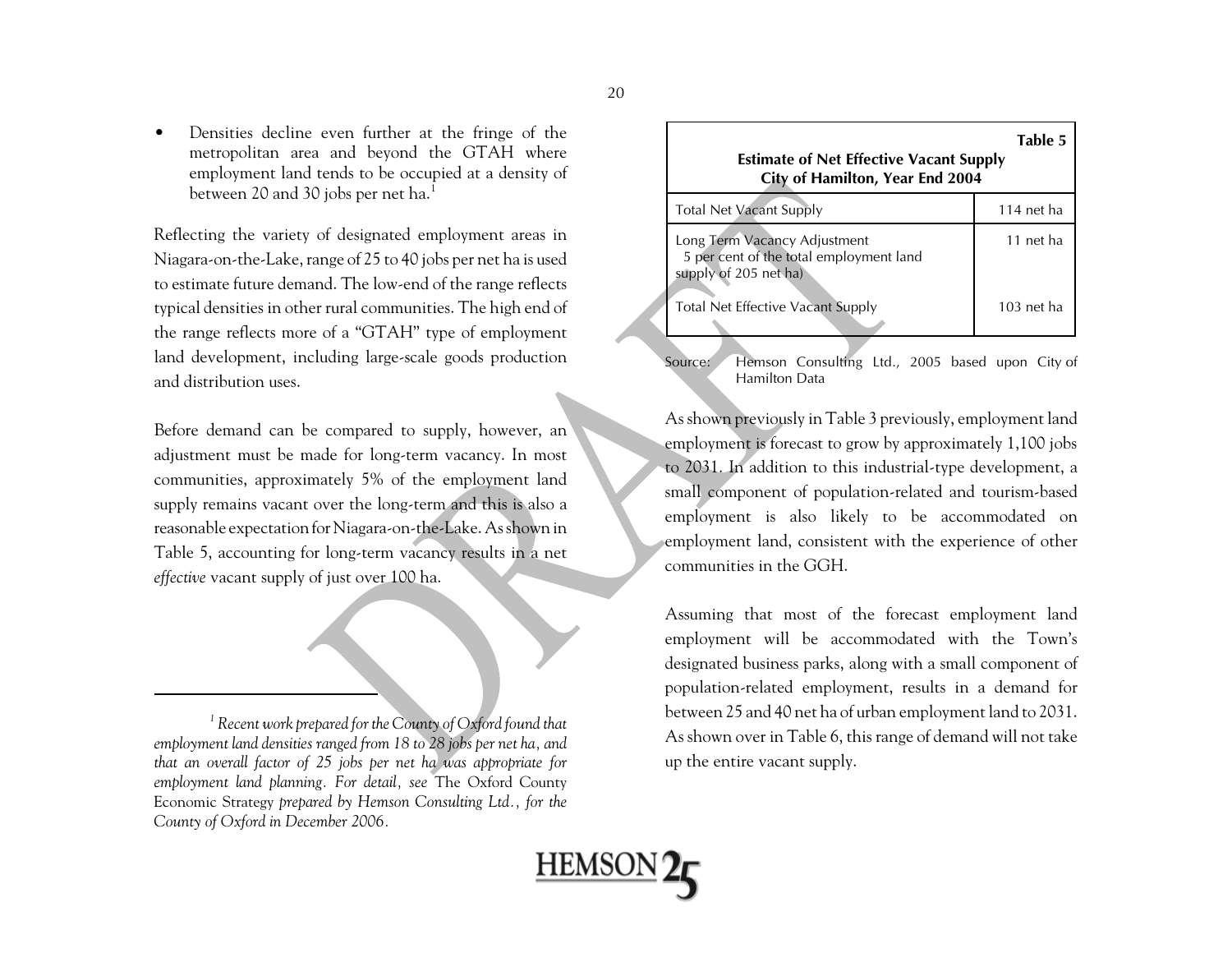| <b>Estimated Employment Land Requirements</b><br>Town of Niagara -on-the-Lake, 2006 to 2031                                                                                       | Table 6                             |  |
|-----------------------------------------------------------------------------------------------------------------------------------------------------------------------------------|-------------------------------------|--|
| Total Growth in Employment Land<br>Employment, 2006 to 2031                                                                                                                       | $1,100$ $\mu$                       |  |
| Share on Urban Employment Land                                                                                                                                                    | 80%                                 |  |
| Growth in Urban Employment Land<br>Employment                                                                                                                                     | 880 lobs                            |  |
| Population-Related Employment on Urban<br>Employment Land $-5\%$ of the total growth in<br>local population-related and tourism-based<br>employment shown in Table 5 (2,000 jobs) | $100$ jobs                          |  |
| Total Job Growth on Employment Land, 2006<br>to 2031                                                                                                                              | 980                                 |  |
| Land Required to Accommodate 980 jobs                                                                                                                                             | Net Ha                              |  |
| - At 25 Jobs per net ha<br>- At 30 Jobs per net ha<br>- At 40 Jobs per net ha                                                                                                     | 40 Net Ha<br>30 Net Ha<br>25 Net Ha |  |
| Total Net Effective Vacant Supply                                                                                                                                                 | $103$ Net Ha                        |  |

Source: Hemson Consulting Ltd., 2008, based on 2006 Census information

Even under a high employment forecast and relatively low density assumption, over half of the remaining vacant supply would still remain in 2031. An even larger surplus of employment land would be shown under a lower overall employment forecast and higher density assumption, as set out in the *Growth Plan*.

### **C. CONCLUSION HAS BEEN CONFIRMED BY THEREGION AND DEVELOPMENT COMMUNITY**

As part of the Region's growth management strategy, a set of population, household and employment forecast were prepared as input to an analysis of residential and employment land needs. With respect to Niagara-on-the-Lake, the conclusion is that the Town has a sufficient supply of urban lands to accommodate growth to  $2031$ :<sup>1</sup>

• According to the Region, the Town of Niagara-on-the-Lake has a total residential land supply of approximately 4,700 units, which exceeds projected demand by approximately 1,500 units;

*<sup>1</sup> For detail, see* Niagara 2031: Region of Niagara Growth Management Strategy, Option D: Preferred Growth Option *, prepared by Dillon Consulting, Watson and Associates and EDP Consulting in October 2008.*

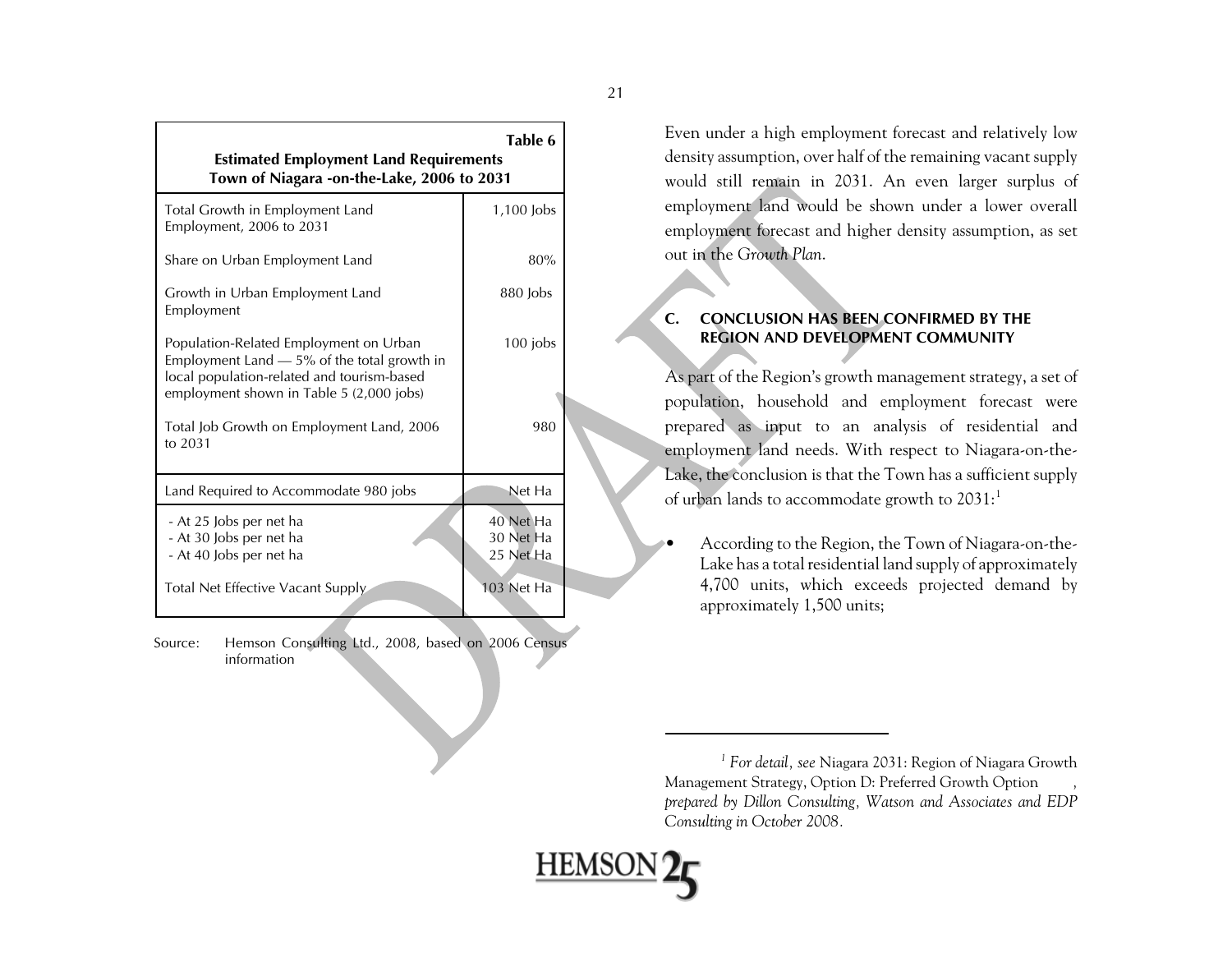- • Interestingly, under the Region's analysis the supply of high density units in the Town is only just sufficient to accommodate demand to 2031. This situation is unlikemany other communities in the GGH, particularly communities in the central GTAH, which tend to have a designated supply of high density sites that far exceeds any reasonable expectation of demand;<sup>1</sup>
- • According to the Region, the Town of Niagara-on-the-Lake has a net effective vacant employment land supply of approximately 80 net ha, which is consistent with the estimates prepared for this analysis; $^2$  and
- • Based on a density factor of 25 jobs per net ha, the Region identifies a 25-year demand for employment land of approximately 30 net ha, which, again, is consistent with the estimates prepared as part of this analysis. Overall, the Region of Niagara concludes, as do we, that a surplus of employment land will likely exist in 2031 in the Town of Niagara-on-the-Lake.

*1 Related to the issue of high density housing, some of the wineries interviewed for this study noted that there was a need for additional high density housing for migrant workers.* 

*2 The difference between the Region's estimate of 80 net ha and our estimate of 100 net ha is explained largely by the inclusion of the approximately 20 net ha of potential future employment lands at the Niagara District Airport. The Region's work appears to exclude these lands from the supply estimate.* 

To further complement these findings, a number of interviews were undertaken with members of the development community including industrial developers and landowners and realtors. Consistent with the Region and this study, the general view was that the Town has a large supply of employment land that is unlikely to be absorbed over the next 25 years. In particular:

- • Local developers and landowners indicated that demand for industrial land has been weak for some time and thatthe Regional industrial land market, as a whole, is over supplied. This is also consistent with the Region's analysis prepared for *Niagara 2031*; 3
- • Local realtors are currently experiencing great difficulty leasing space. Listings are staying on the market for extended periods of time and potential tenants are not responding to traditional incentives such as reduced rents.
- • The construction of new space has also slowed, with some projects halted in mid-construction. For industrial users that are demanding new space, most are interested in owning properties or design-build projects;

**HEMSC** 

*<sup>3</sup> At a regional level, the current designated supply exceeds forecast demand by over 700 net ha. For detail, see* Niagara 2031: Region of Niagara Growth Management Strategy, Option D: Preferred Growth Option*, prepared by Dillon Consulting, Watson and Associates and EDP Consulting in October 2008.*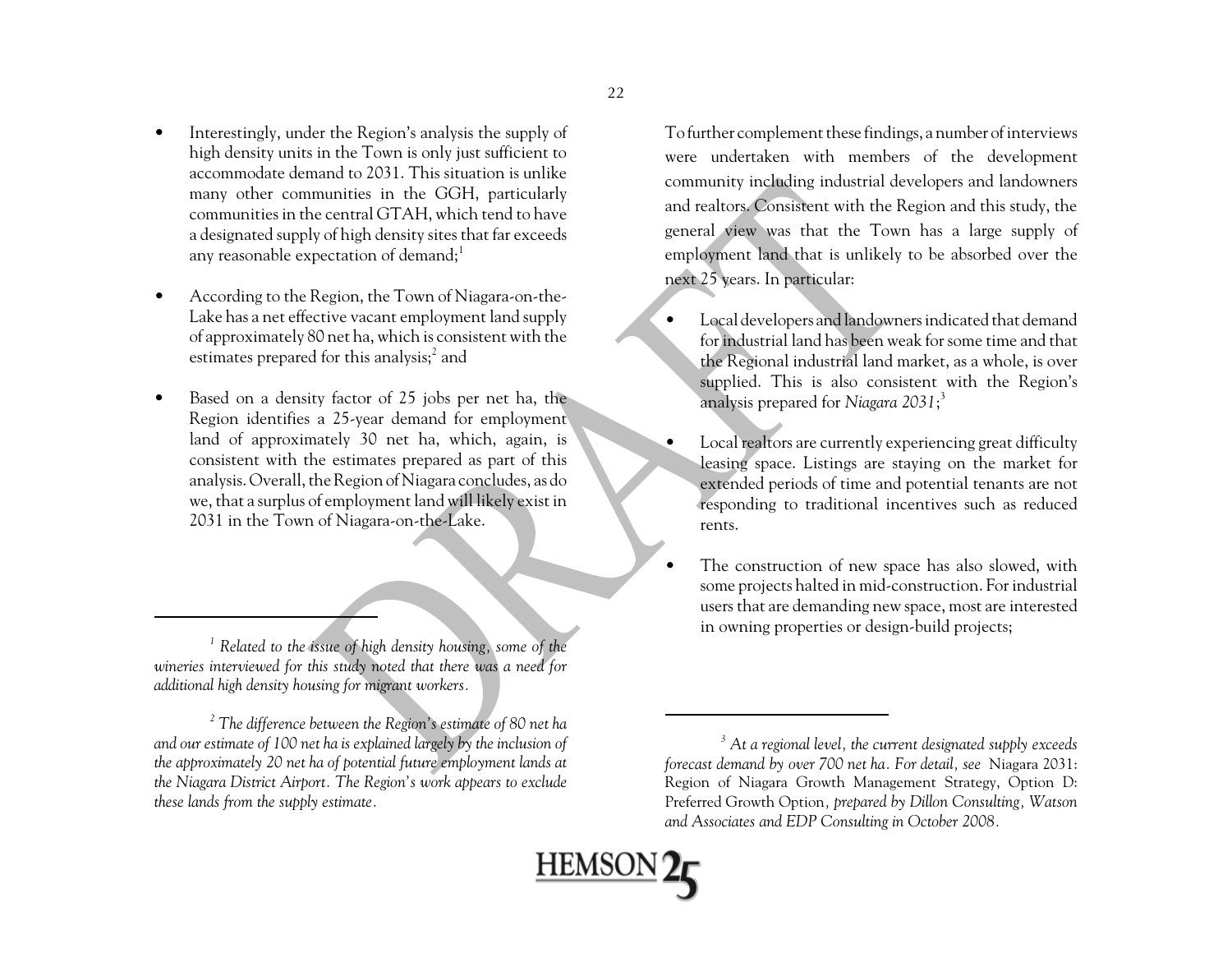- • Demand for employment land in Niagara-on-the-Lake is increasingly for logistics and warehousing type activities in locations with good transportation access and available large sites. Generally, manufacturing is viewed as declining in the Town and Region, consistent broader economic trends:<sup>1</sup>
- • From a leasing perspective, the realtors indicated that the strongest demand was for buildings well-suited to logistics and goods movement, including facilities with a large number of loading bays, high ceiling heights and good road access; and
- • Interviews with agricultural users indicated a strong link between logistics and goods distribution activities and farm and rural-based activities. In particular, many wineries indicated that logistics and goods distribution activities were important to their businesses, because much of the wine-making equipment and supplies needed for daily operations are sourced from international suppliers, including glassware, napkins, barrels, storage tanks and farm equipment.<sup>2</sup>

*1 During the 2001 to 2006 Census period, employment in the GTAH declined overall, although these job losses were more than replaced by growth in other economic sectors. For detail, see the* Employment Land Review Study *, prepared for the City of Mississauga by Hemson Consulting Ltd. in June 2008.*

*2 The installation, servicing and maintenance of equipment and facilities, however, as well as the provision of grapes and other agricultural products, is primarily a local function.*

As discussed in the final chapter, in our view only limited change is considered appropriate. Among the reasons for this conclusion are new Provincial policies that direct municipalities to plan for, protect and preserve employment areas to accommodate future uses, the Region's growth management objectives and the advantages of maintaining a strategic reserve of employment land beyond 2031.<sup>3</sup>

**HEMSON2** 

Based on the analysis of supply and demand, and input from the development community, the Town of Niagara-on-the-Lake likely has an ample supply of employment land to accommodate growth to 2031. In the broader context of <sup>p</sup>lanning for long-term economic vitality in the Town and Region, however, this does not necessarily mean that the entire surplus should be converted to other urban uses.

*<sup>3</sup> Both the PPS (in Section 1.3.1) and the* Growth Plan *(in Section 2.2.6) recognize the importance of designating and maintaining a range of employment lands in order to promote economic development and competitiveness.*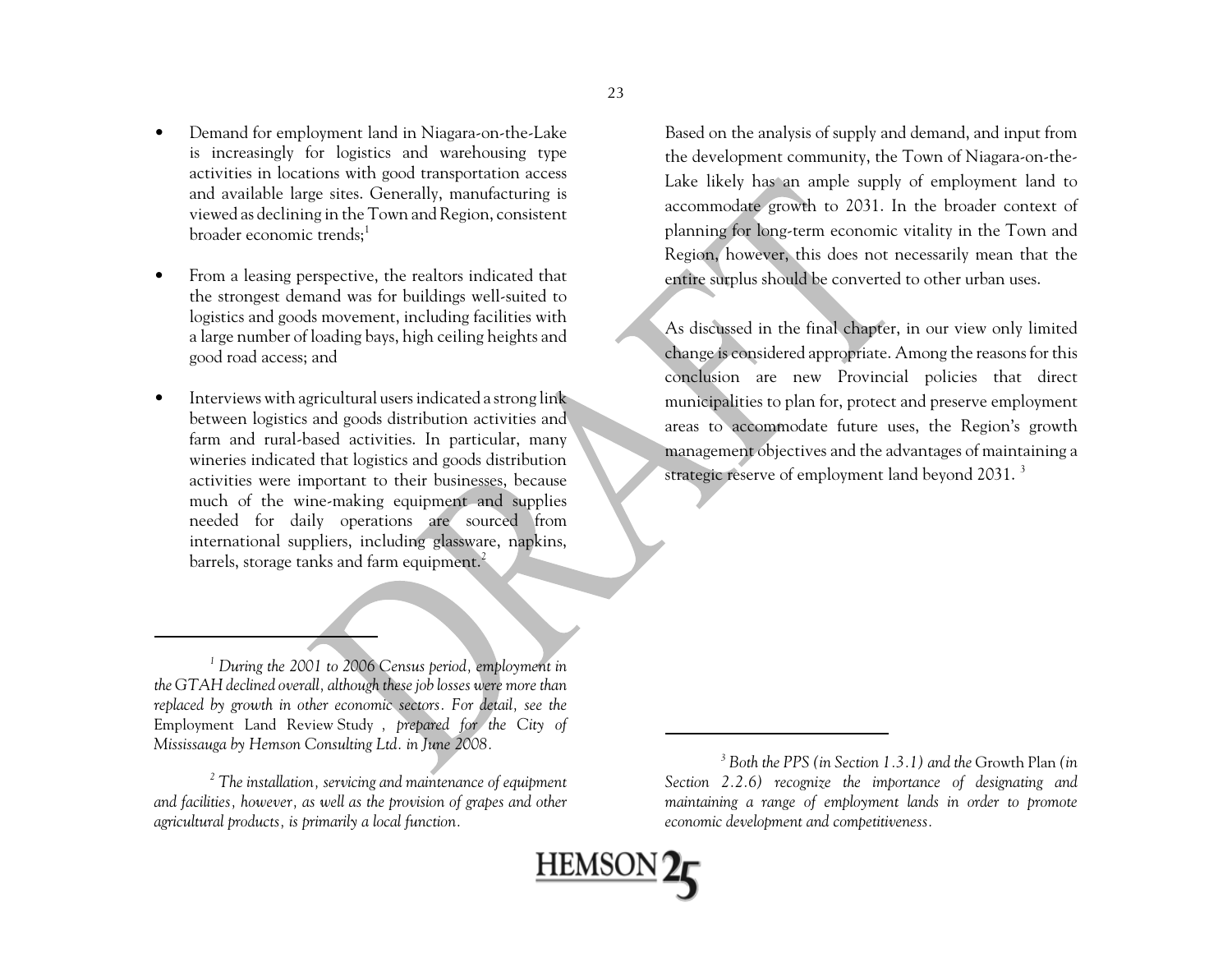### **IV A LIMITED AMOUNT OF CHANGE MAY BE APPROPRIATE TO ACHIEVE OTHER PLANNINGOBJECTIVES**

For the purposes of this review, the issue of what type of change, if any, should be considered for the Town's employment land supply is considered in the context of a finite urban land supply, new Provincial policies to promote economic vitality and Regional economic objectives. As a result, the notion of a "need" to convert employment land is considered from a land use planning perspective:

- $\bullet$  From a land use planning perspective, there is only a need to change land use or convert employment land if it is required to achieve a broader Town, Regional or Provincial planning policy objective.
- • This is different than the notion of need to change uses or convert employment land from the private landowners' perspective, which is determined mainly by the presence of market demand.
- • Given that there is market demand for all types of urban development and that existing Provincial and Regional policy directions both seek to achieve specific economic and employment land objectives, the issue of where and what type of change may be appropriate must be considered from a land use planning perspective.

From a land use planning perspective, the majority of the Town's employment land supply should maintained in its current designation, in particular Glendale. The only part of the employment land inventory where some change could be considered is in the Village of St. Davids. A broader range of use may be appropriate for this location, although further study will be required to identify the preferred land use designations.

### **A. THE MAJORITY OF THE EMPLOYMENT LAND SUPPLY SHOULD BE MAINTAINED**

Notwithstanding that the Town may have a surplus of employment land to 2031, in our view the majority should be retained in its current designation. In addition to new Provincial policy directions, a number of other observations also lead us to this conclusion:

• Firstly, maintaining a strategic reserve of employment land beyond 2031 is in the Town's best economic interests because there are practically no options for additional employment land designations. The Town is located entirely within the *Greenbelt*.

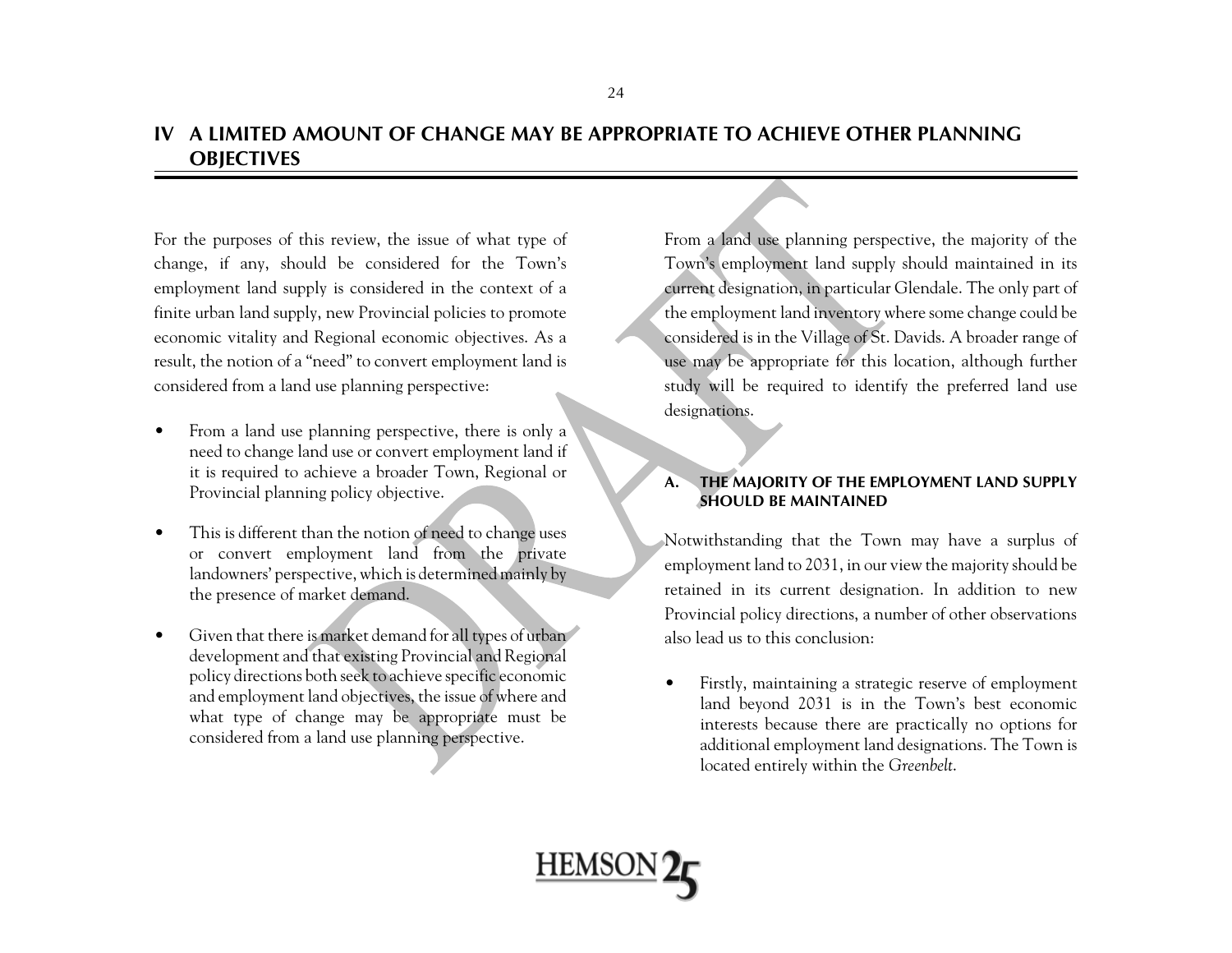- • An ample supply of employment land also helps to minimize the potential for land use conflicts, by providing opportunities to concentrate non-compatible land uses in locations away from existing historically significant areas and minimize scattered industrial uses throughout the agricultural areas.  $1$
- • The Region of Niagara has concluded that the Town has a sufficient supply of residential land to accommodate forecast population growth. Or, in other words, there is no "need" to convert employment land to advance the Region's current growth management objectives; and
- $\bullet$  The majority of the Town's current employment land supply is well-suited for continued employment use, in particular the very competitive employment lands in Glendale. This area makes up a large share of the Town's total employment land supply and is considered well-suited and marketable for development over the long-term.

*1 Section 11 of the Town's official plan also indicates that*

*residents of Niagara-on-the-Lake strongly support policies encouraging industrial development within designated industrial parks.*

### **1. The Business Park in Glendale Should be Maintained asthe Town's Primary Employment Area**

In order to be most competitive, employment land must well served by the road network, preferably 400 series highways, and large enough to provide a range of sites and a unique sense of place. The employment lands in Glendale meet both of these major criteria:

- The lands have direct access to Highway 405 and the QEW, and offers sites with good exposure which are often valued by prestige users who wish to establish a corporate identity with the visual appearance of their building; and
- • The area is large, making it easier to avoid land use conflicts and provide a range of sites size, price and ownership options. The size of the area also permits the Town a great deal of flexibility in responding to changes in economic conditions, space requirements and shifts in demand.

Glendale also forms part of a larger mixed use node, including retail and residential uses, and a major educational institution, Niagara College. There is the potential for a Wine Discovery and Education Centre in the area as well as future industry linkages between the College and business park activities.<sup>2</sup>

**HEMSOI** 

*<sup>2</sup> For detail, see* Energizing Niagara's Wine County Communities*, prepared by Peter J. Smith and Company, inc. for the Region of Niagara in January 2007. Cloning and root stock activities were also identified as a potential linkage by a Winery.*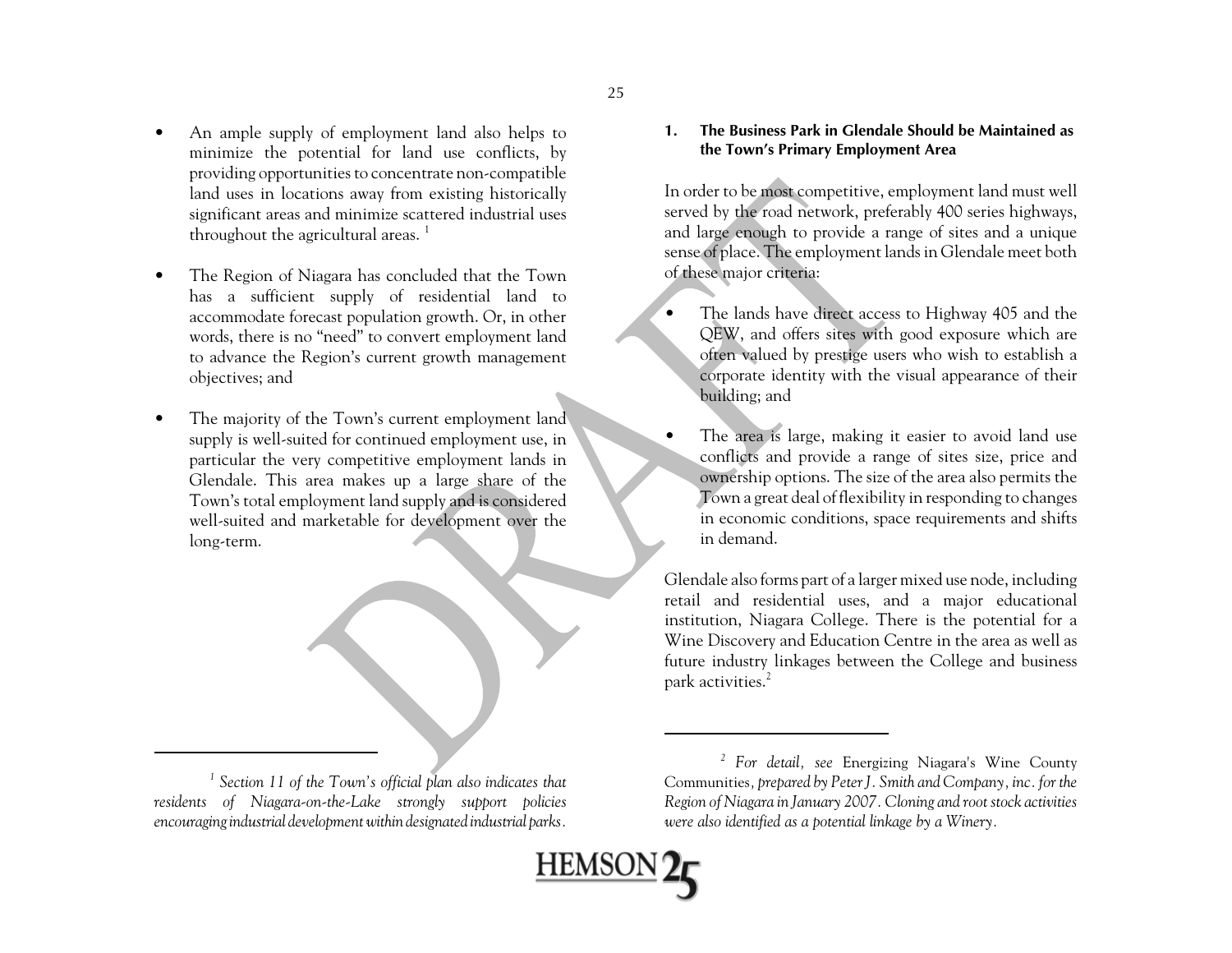As a result of these advantages, in our view Glendale should be maintained as the Town's primary employment area. In order to achieve this objective, the following policy directions are suggested.

- • In the Town's current official plan the employment land in Glendale is designated primarily for *Prestige Industrial* use. The open storage of goods and materials are limited, with intention of promoting the development a high quality business park environment and foster a good community impression.
- • The Town may wish to reconsider its policy directions limiting outdoor storage. Outdoor storage is permitted in some of the most prestigious business parks in the GGH, and can be acceptable if properly located and screened.
- • The Town may also wish to refine the current land use designations, with a view to establishing a gradation of urban design requirements depending on the visibility and profile of individual sites.
- • One potential strategy could be to apply the highest <sup>p</sup>lanning and design standards to key intersections and gateway sites, including landscaping and streetscape requirements. Sites interior to the business park would have relatively less of these controls, with the exception of appropriate screening for outdoor storage, particularly at the street edge.
- • This is an approach that has been taken by in a number of prestige business parks, including the City of Mississauga. It is an effective approach because it allows the community to achieve a high quality of development, while still remaining flexible to meet the economic needs of future users.<sup>1</sup>
- And, contrary to popular perceptions, most industrial development today—including logistics, warehousing and distribution—takes the form of high-value, attractive and technologically advanced buildings. Even some types of uses that historically were noxious now have less of an impact through innovations in site design and odour control.<sup>2</sup>

The Town's official plan also indicates that shopping and residential accommodation may be considered in Glendale subject to certain conditions.<sup>3</sup> The Town may wish to consider removing this reference to limit opportunities for conversion, maintain a competitive supply of employment land and focus new residential and retail development in other locations.

*1 Members of the development community also indicated that current planning and design requirements for new industrial development were quite onerous and that a more flexible approach might be appropriate.*

*2 For detail, see and* Understanding Employment Land in the Region of Peel*, Hemson Consulting Ltd., 2005.*

*3 For detail, see the* Town of Niagara-on-the-Lake Official Plan*, 2004 Office Consolidation, Section 11: Industrial*

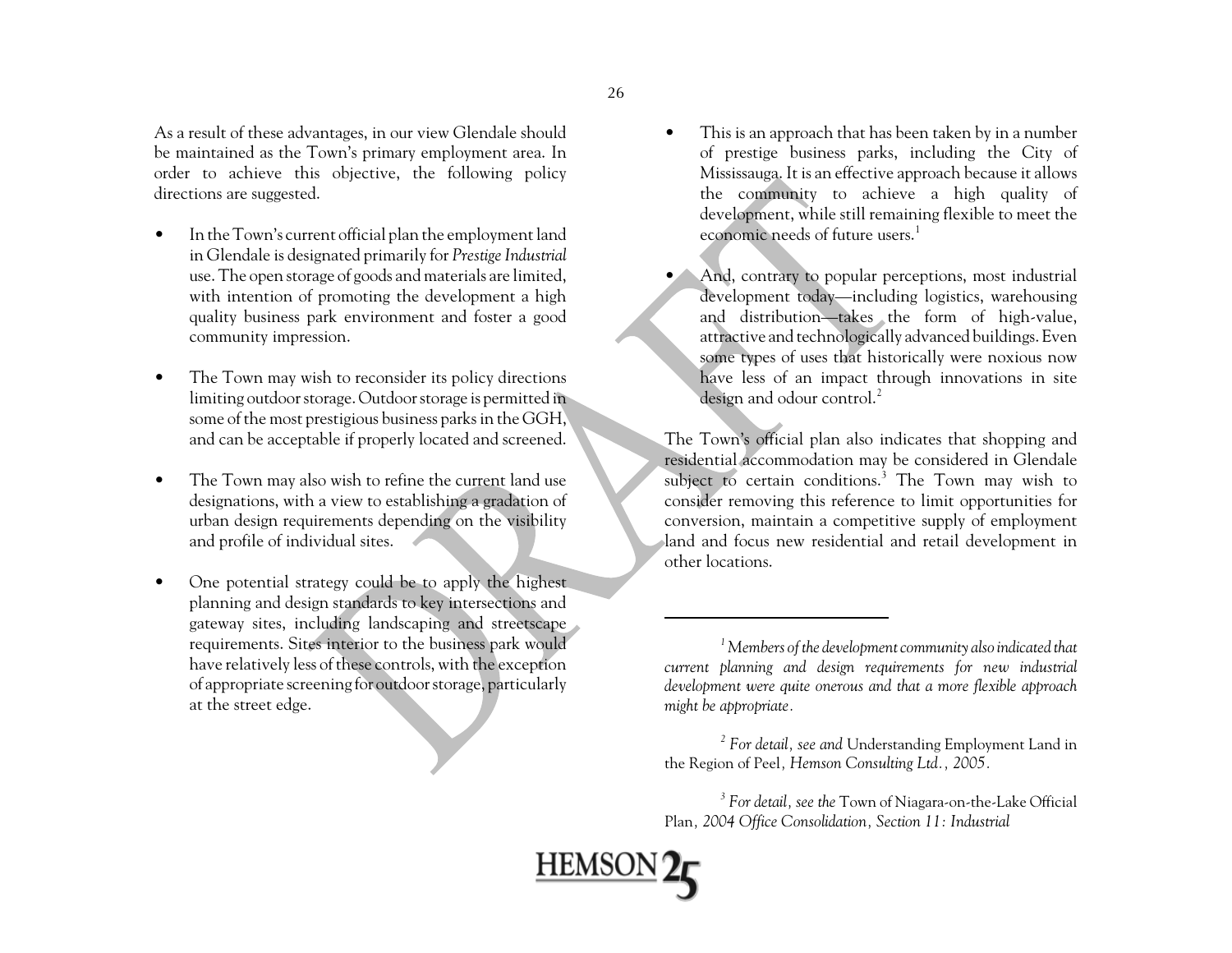### **2. Virgil Business Park Should Be Encouraged to Continue Its Local Service Role**

Although the Virgil Business Park is smaller than Glendale, the pattern of development indicates that the area is playing a key role in providing local services.

In the Town's official plan, the Virgil Business Park is designated entirely for *General Industrial* use, which permits a somewhat wider range of use than the *Prestige Industrial* designation applied to the majority of Glendale. The business park has developed well and should be encouraged to continue serving this important function.

The remaining employment lands should be retained and the Town may wish to consider options for extending transportation access to the planned expansion lands to the south. The Town may also wish to permitting a wider range of service-commercial employment uses given the area's evolving role in the community.

### **3. Niagara District Airport is Also A Unique Economic Asset That Should be Protected**

The Niagara District Airport plays an important role in the Regional and Town's transportation system and economy. Total employment at the airport and associated industrial area is approximately 85 jobs. Existing uses include a major manufacturer of aircraft parts and accessories, Genaire Limited, and other uses such as aircraft maintenance and repair, sightseeing tours and aircraft restoration.

The Niagara District Airport has an estimated annual economic impact of approximately \$18,000,000 and provides other benefits to the Regional economy by supporting jobs in both the manufacturing and tourism sectors.<sup>1</sup> As a result of its economic impact, and consistent with new Provincial policies, the airport is considered a unique economic asset that should be protected.<sup>2</sup>

There are approximately 20 net ha of potential vacant employment lands at the airport which, as previously noted, are not currently zoned for industrial use. The Niagara Airport Commission has proposed that these vacant lands be <sup>p</sup>laced in an "Airport Holding Zone", which would permit existing uses and recognize future airport related uses.

Based on the results of the supply and demand analysis, however, there does not appear to be any need to pre-zone additional employment land over the planning period. In our view, the future development of these lands is better addressed at the time a specific application is made.

*1 For detail, see* Niagara District Airport Economic Impact Study, Phase I Assessment of Current Impact*, prepared by Archbold Leclerc Consulting Ltd. in November 2007 and* Welcome on Board: Portrait of an Airport in Transition, *prepared by the Niagara District Airport in January 2008.* 

*2 This objective is also consistent with Provincial economic policies. Protecting employment land around airports is consistent* with both the new PPS (Section 1.6.7) and the Growth Plan *(Section 2.2.6(9)) encourage the designation and preservation of land in the vicinity of airports for employment use.*

**HEMSON** 

27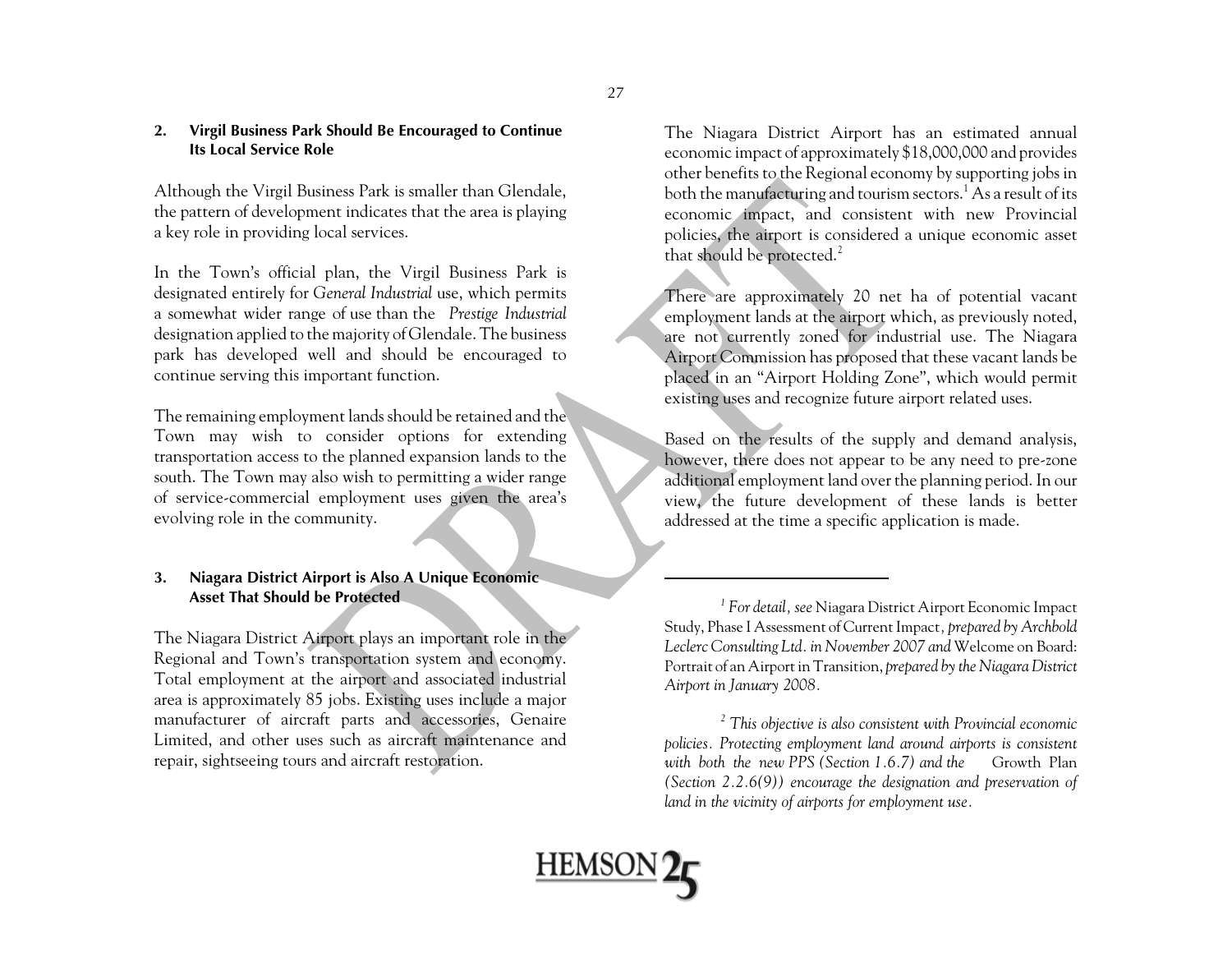### **B. A WIDER RANGE OF USE MAY BE CONSIDERED FOREMPLOYMENT LANDS IN ST.DAVIDS**

The only part of the Town's employment land inventory that may be considered constrained from a market perspective is the employment lands in St. Davids. The lands do not enjoy the transportation access of the Glendale business park, the established base of local-serving economic activity that is observed in the community of Virgil, or access to specialized transportation infrastructure that is available at the Niagara District Airport.<sup>1</sup>

### **1. The Redevelopment of Older Industrial Sites For new Industrial Use is Rare**

In the past, the potential for the development of older industrial sites with new industrial use has been limited.While some older facilities can be re-used for new economicpurposes, there are few examples of the redevelopment of industrial sites for new industrial uses, except in cases where significant financial subsidies are provided.<sup>2</sup>

<sup>1</sup> The development community confirmed this conclusion and goods movement uses; *and was of the general view that the employment land in St. Davids is not as competitive from a market perspective as other Niagara-onthe-Lake locations, particularly Glendale.* 

*2 For detail, see the* Long-Term Employment Land Strategy *prepared for the City of Toronto by Hemson Consulting Ltd. in January 2007.* 

In most situations where the development of older industrial sites, or "brownfields" has occurred virtually all has been for a mix of residential and commercial as opposed to continued industrial use. This is because the redevelopment economics of older industrial sites tends to favour residential andcommercial development over continued industrial use in most urban circumstances.<sup>3</sup>

### **2. Employment Lands in St. Davids Face A Number of Challenges to Development**

In addition to a relatively poor competitive position from a market perspective, the employment lands in St. Davids are constrained by other factors, particularly the potential for land use conflicts. According to interviews undertaken with the development community:

- • Historically, the choice to locate employment lands in the Village of St. Davids was driven by a need for a central processing location within the tender fruit industry, and was made at a time when the fruit was delivered by horse and cart.
- • In the current market, employment land in St. Davids lacks the transportation access to make it attractive for industrial-type uses such as manufacturing and logistics

<u>HEMSON</u>

*<sup>3</sup> Interviews with the development community also indicated that the existing facility is old, was built in many stages in a "piecemeal" fashion and may be difficult to re-purpose in its entirety to another economic use.*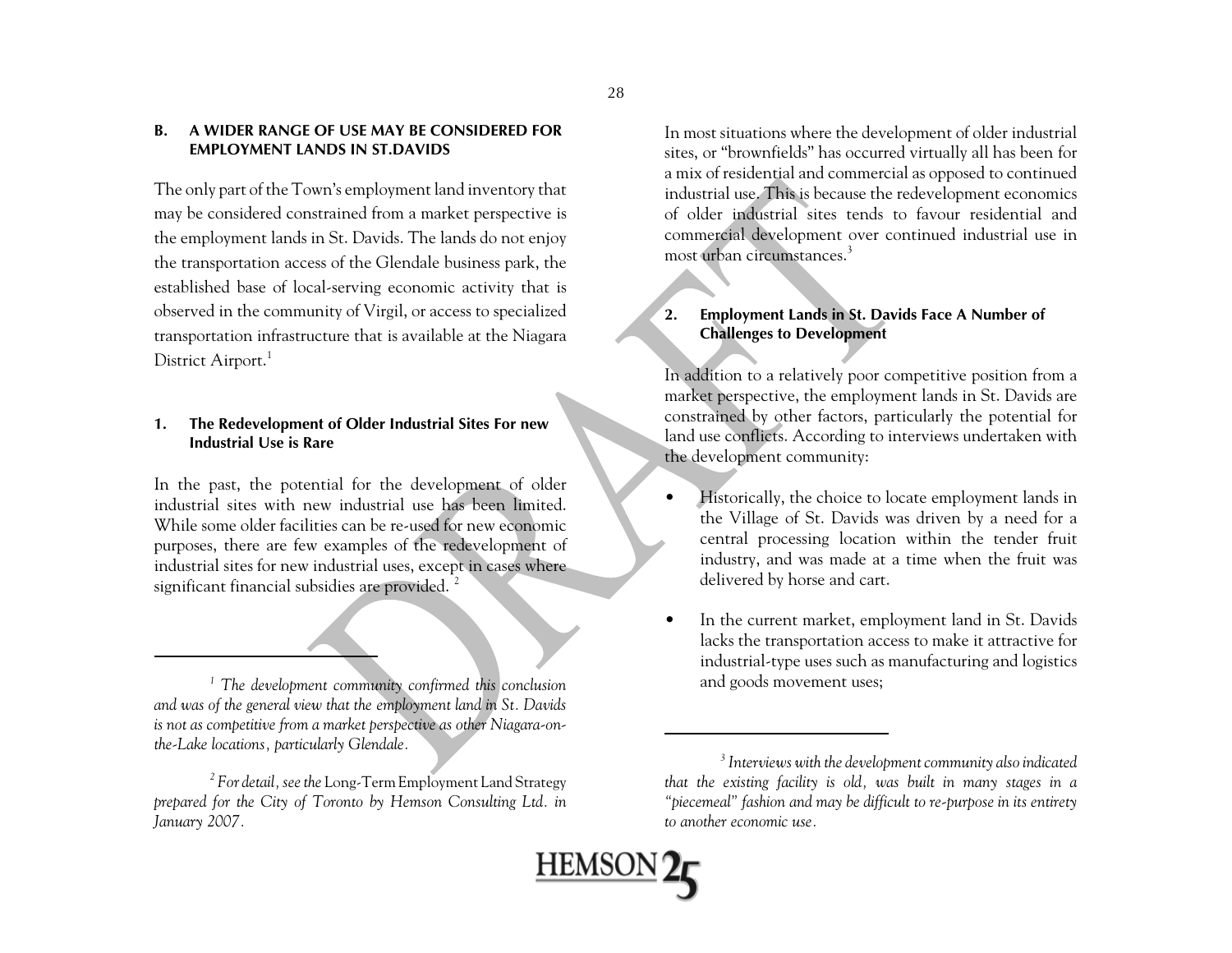- • For these types of activities, most new industrial users are seeking locations with direct access to 400-series highways, such as Glendale; and
- • Access to a new industrial facility in St. Davids would need to be provided through the existing community, which may cause land use conflicts. It was generally the view of the development community that surrounding residential and agricultural uses may not be compatible with a fully utilized industrial use.<sup>1</sup>

### **3. The Economic Viability of Continued Agricultural-Related Use is Uncertain**

While the employment lands in St. Davids may not be considered competitive for new industrial development by the development community, many stakeholders including the Region have suggested that a new agricultural-related use should be encouraged to take advantage of the site's unique central location in the community.

The viability of continued agricultural-related use at this location, however, is uncertain:

*1 An interview with one stakeholder also suggested that the CanGro facility, prior to its closure, was operating at a reduced capacity, meaning less truck traffic than might be expected with a new industrial-type use.*

- • According to interviews undertaken with agricultural users, the fruit canning industry in Niagara Region has been in decline for many years, primarily as a result of <sup>g</sup>lobal competition from lower-cost producers;
- • As a result, the viability of securing another fruit canning or like facility is considered to be low. There may, however, be opportunities for more specialized or niche processing activities;
- • Many local growers have shifted to the production of new crops in response to the closure of Cangro, further diminishing the viability of canning functions within the agricultural industry; and
- • While there may be the potential to accommodate other agricultural-related uses in St.Davids, many realtors and developers have suggested that the price of land would be a disincentive. Locations within the Town'sagricultural area — where sites may be less expensive are likely to be preferred.

Within the context of these constraints, the Town's overall supply of employment land and ongoing restructuring in the agricultural industry, in our view a wider range of uses may be considered for the employment lands in St. Davids. Further study, however, is required to identify the uses that should be permitted.

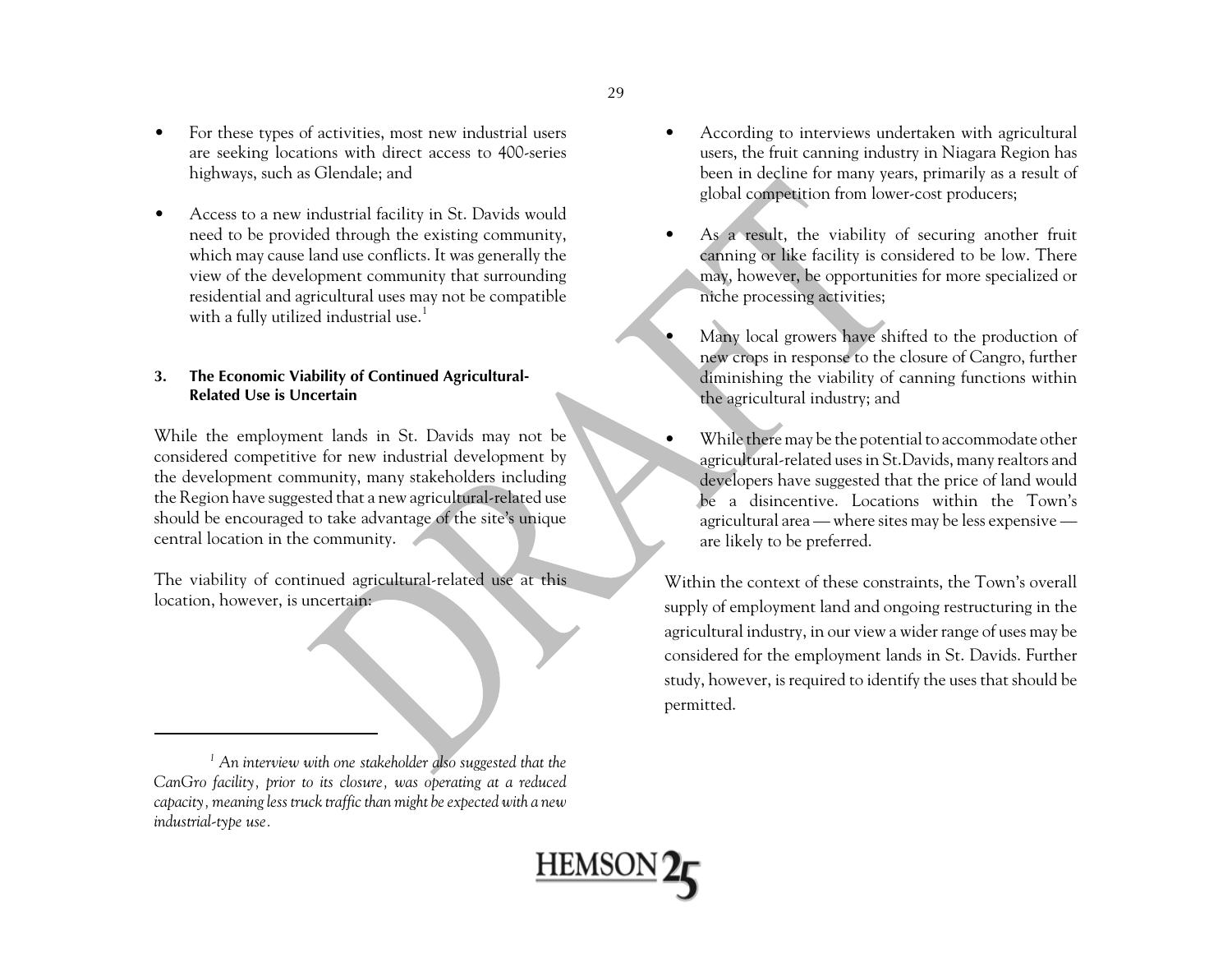### **C. FURTHER STUDY WILL BE REQUIRED TO IDENTIFY THE PREFERRED LAND USE DESIGNATIONS**

The interviews and a review of background information undertaken for this study has identified a number of potential options for employment lands in St. Davids:

- • Some interviews suggested that the site could be used as a winery, however the relatively high land value associated with an urban designation was recognized as a potential constraint;
- • The Grape Growers of Ontario have also suggested that the viability of a new winery is limited by the current over-supply of grapes and a relatively static demand. According to the Grape Growers, the key factor limiting the expansion of wineries in Niagara Region is not available sites, but the current regulations that limit wine sales to other Provinces;
- • Members of the development community were of the view that a mixed-use commercial and retail development would be preferred, including higher density residential forms to take advantage of an ageing population and associated demand for such units;
- • Members of the agricultural community suggested that the area could be used for a Chef's market or large scale produce outlet to improve access to locally grown food. According to the interviews, much of Niagara's specialty crops are currently distributed through the Ontario Food Terminal in central Toronto;

•

- • One of the wineries suggested the site could be used for a glass recycling facility, although it was recognized that such an industrial use may generate land use conflicts with existing and future residents, and may not be consistent with the Town or Region's long-term vision for St. Davids; and
- Another winery suggested a wine concentration and storage facility, the former being a practice used in some other wine-producing countries to lower transportation costs. Many smaller wineries in Niagara also have limited building space and may benefit from a central, climate-controlled storage facility.

Additional opportunities have been identified in the recent strategy for Niagara's Wine County, as part of stimulating private sector investment the Region's tourism economy.<sup>1</sup> Some of the specific investment opportunities identified for the Village of St. Davids include:

•County Inns and "Bed and breakfasts (B&Bs)"2;

*<sup>2</sup> Defined in the Town's official plan as a dwelling owned by and is the principle residence of the proprietor who rents rooms and may provide meals to overnight guests. The size of B&Bs is generally limited to 3 bedrooms and 10 occupants, although larger establishments are considered under certain conditions, including for buildings of historic or architectural significance.* 



*<sup>1</sup> For detail, see* Energizing Niagara's Wine County Communities*, prepared by Peter J. Smith and Company, inc. for the Region of Niagara in January 2007.*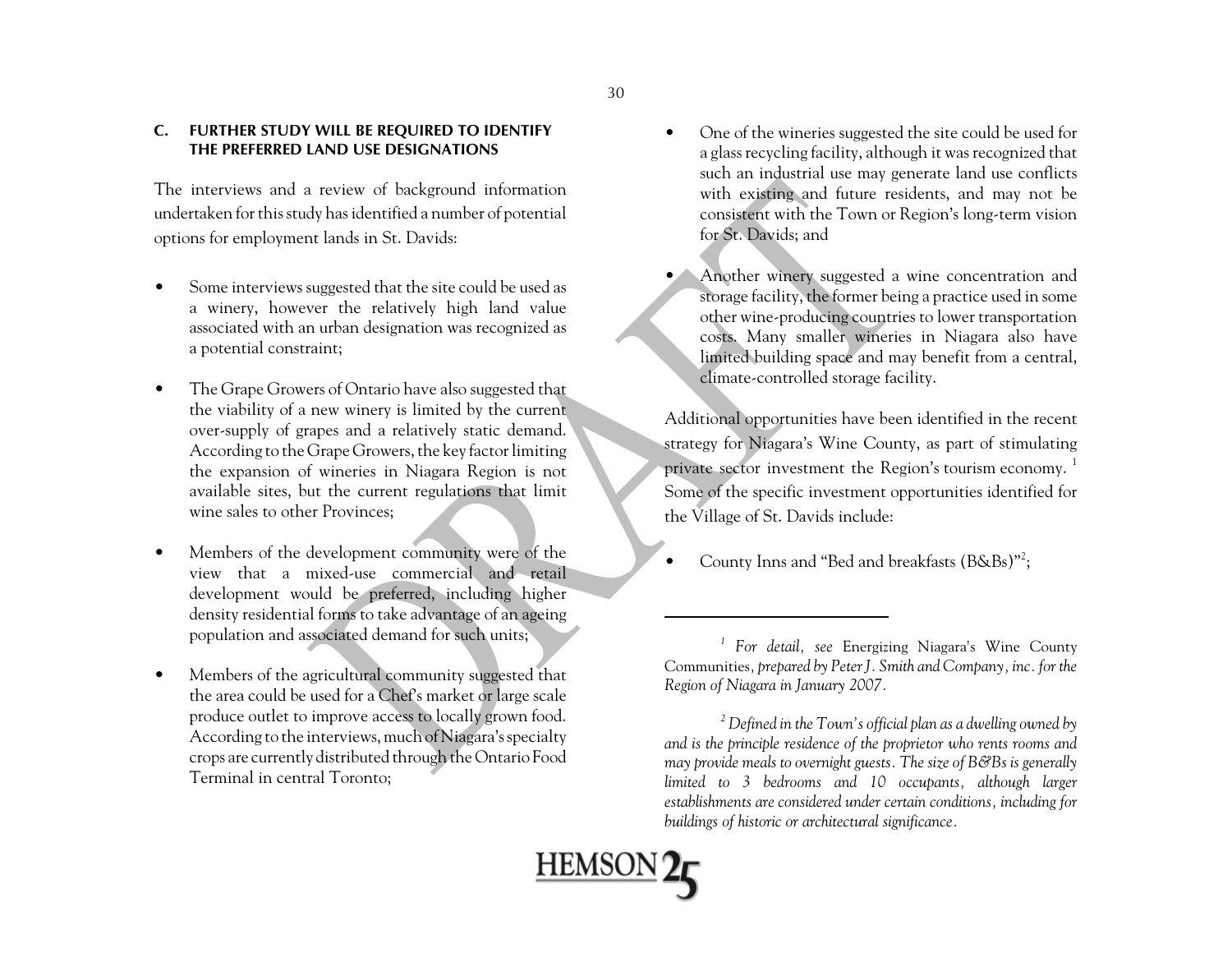- • Boutique retail, including arts and crafts studios, art galleries and antiques; and
- • Upscale wine and culinary establishments including specialty restaurants, boutique spas and outlets for wine or local foods and agricultural products.

Further study, however, is required to identify the uses that are desirable from a community planning perspective and can reasonably be expected to develop over the planning period. Key issues that need to be addressed include:

• **The viability of continued agricultural-related use**. The development community has indicated that the likelihood of such use is low. Other stakeholders have expressed an interest in taking advantage of St. Davids' unique location to strengthen Niagara's rural economy and agricultural industry.

The Town and the Region may wish to examine in greater detail the issue of continued agricultural-related use in this location, including the potential need for financial subsidies or other support for the development of such industries;

• **The role of St. Davids in the Regional tourism and wine industry.** A number of potential "signature developments" are identified in the strategy for Niagara's Wine county, including a Natural Heritage Centre, a Wine County Embassy and a Wine County Culinary Centre.

The Town of Town of Niagara-on-the-Lake may wish to consider the viability of these types of uses for St. Davids, in addition to the private development opportunities identified in the strategy; and

 **The development of St. Davids as a "complete community"**. The *Growth Plan* encourages the development of complete communities, defined as communities having a good mix of residential, employment and transportation options.<sup>1</sup>

Given that the employment lands in St. Davids are likely the only remaining opportunity to accommodate a major new employer in the community, this too will need to be carefully considered.

•

**HEMSC** 

*<sup>1</sup> Defined on page 41 of the* Growth Plan *as communities that "...meet people's needs for daily living throughout an entire lifetime by providing convenient access to an appropriate mix of jobs, local services, a full range of housing, and community infrastructure including affordable housing, schools, recreation and open space for their residents. Convenient access to public transportation and options for safe, non-motorized travel is also provided."*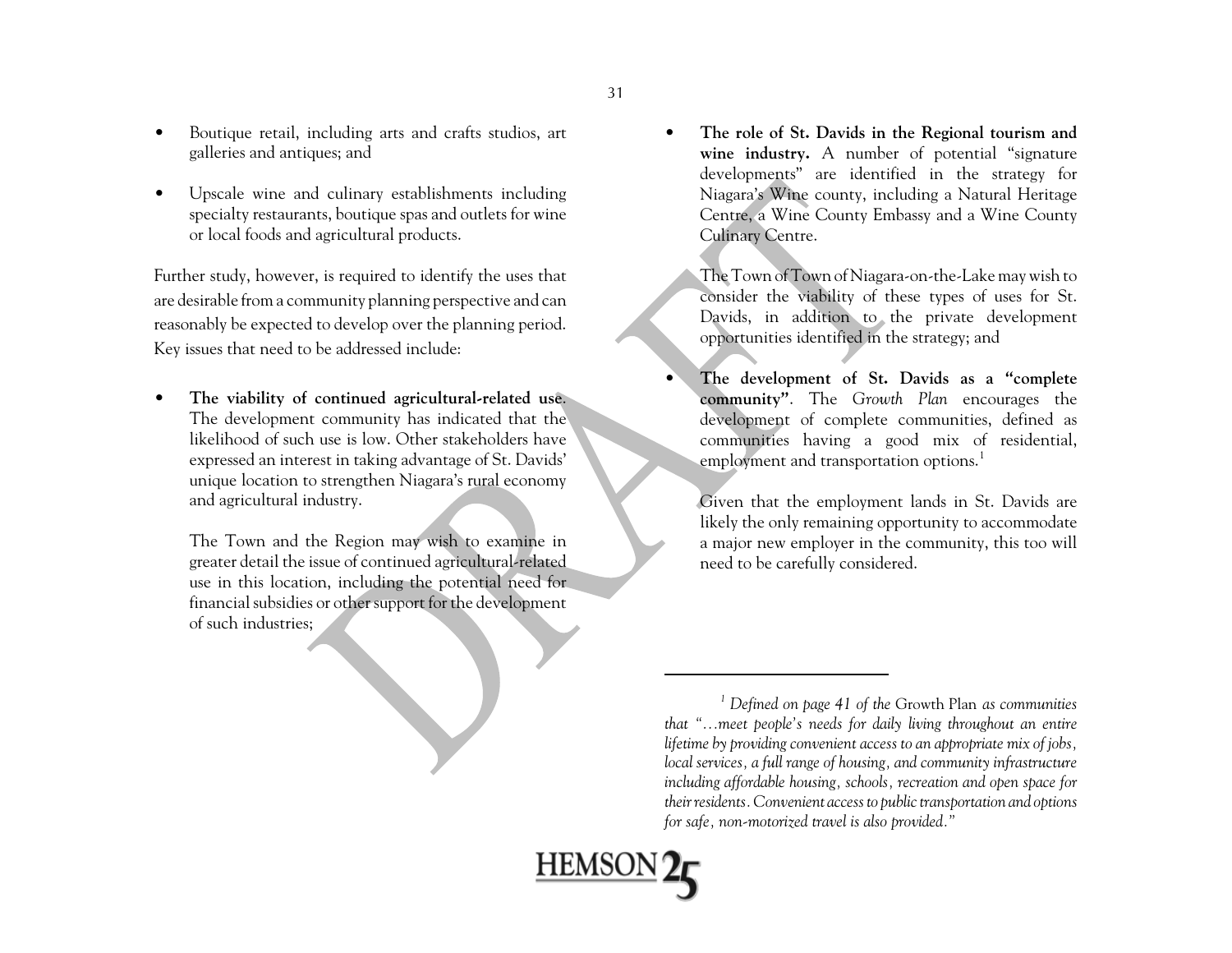In summary, the Town of Niagara-on-the-Lake is anticipated to accommodate relatively modest employment growth over the planning period to 2031. An ample supply of employment land is currently designated to accommodate future demand, and this conclusion is consistent with the Region's growth management work and the views of the local development community.

Within the context of a finite urban land supply and Provincial policies seeking to minimize the conversion of employment land, however, only a limited amount of change is considered appropriate. Some change may be appropriate for the employment lands in St. Davids, although further study is required to identify the specific types of uses that should be encouraged.

We trust that the findings of this report are of assistance and look forward to receiving input from the public and other interested stakeholders

**HEMSON**